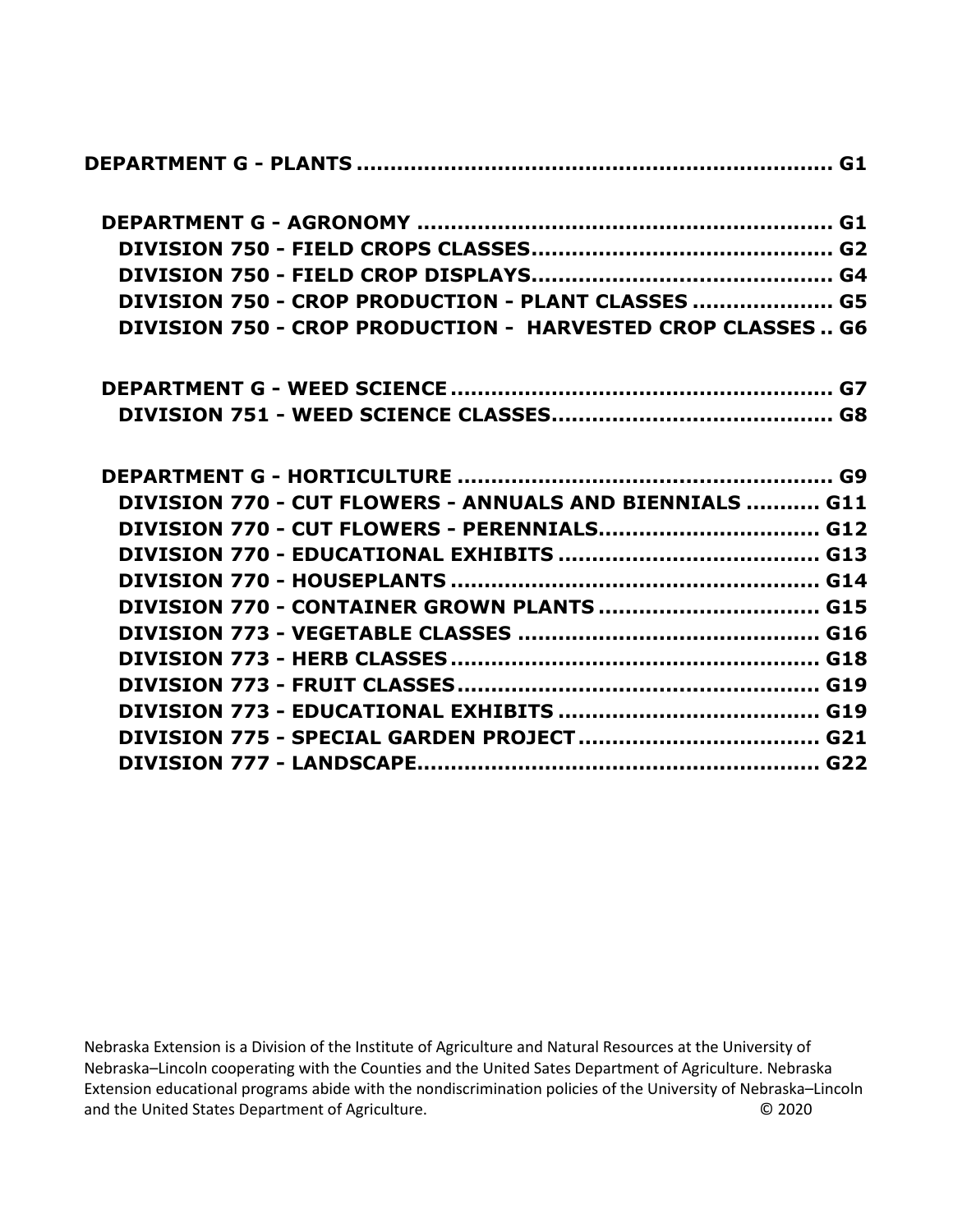### **DEPARTMENT G - PLANTS**

#### <span id="page-1-0"></span>**Dress Code -**

**Please follow the dress code for your county as noted in the "General Rules and Regulations" section of this fair book.**

### **Eligibility**

All static exhibits must have received a purple ribbon at the county fair to advance to the State Fair.

# **Quota**

**County Entries** - No limit to number of exhibits per class unless otherwise noted in class description.

**State Fair** - State Fair has limits to entries per exhibitor and could be different in each division (please refer to the Nebraska State Fair Book).

### **State Fair Special Award**

Premier 4-H Science Award - Premier 4-H Science Award is available in this area. Visit here for more details<https://4h.unl.edu/fairbook/premier-science-award>

**IMPORTANT –** There is **NOT** a **County Only Section** in the Fair book. There will either be a **CF** or **SF** in front of every **Class Number**.

- **CF**: means that exhibit is **ONLY** eligible to be exhibited at the **C**ounty **F**air.
- **SF**: means that exhibit if **CHOSEN** at County Fair is eligible to advance to **S**tate **F**air.

# **DEPARTMENT G - AGRONOMY**

<span id="page-1-1"></span>Individuals in the Crop Production, Field Crops project may exhibit grain or plants to prepare an educational display representing their project. The purpose of these exhibits is to demonstrate to the public the benefits from the study and application of crop, weed, range and soil sciences to solving problems in management, conservation, sustainability and environmental protection. For guidelines on specific projects, refer to appropriate project manuals.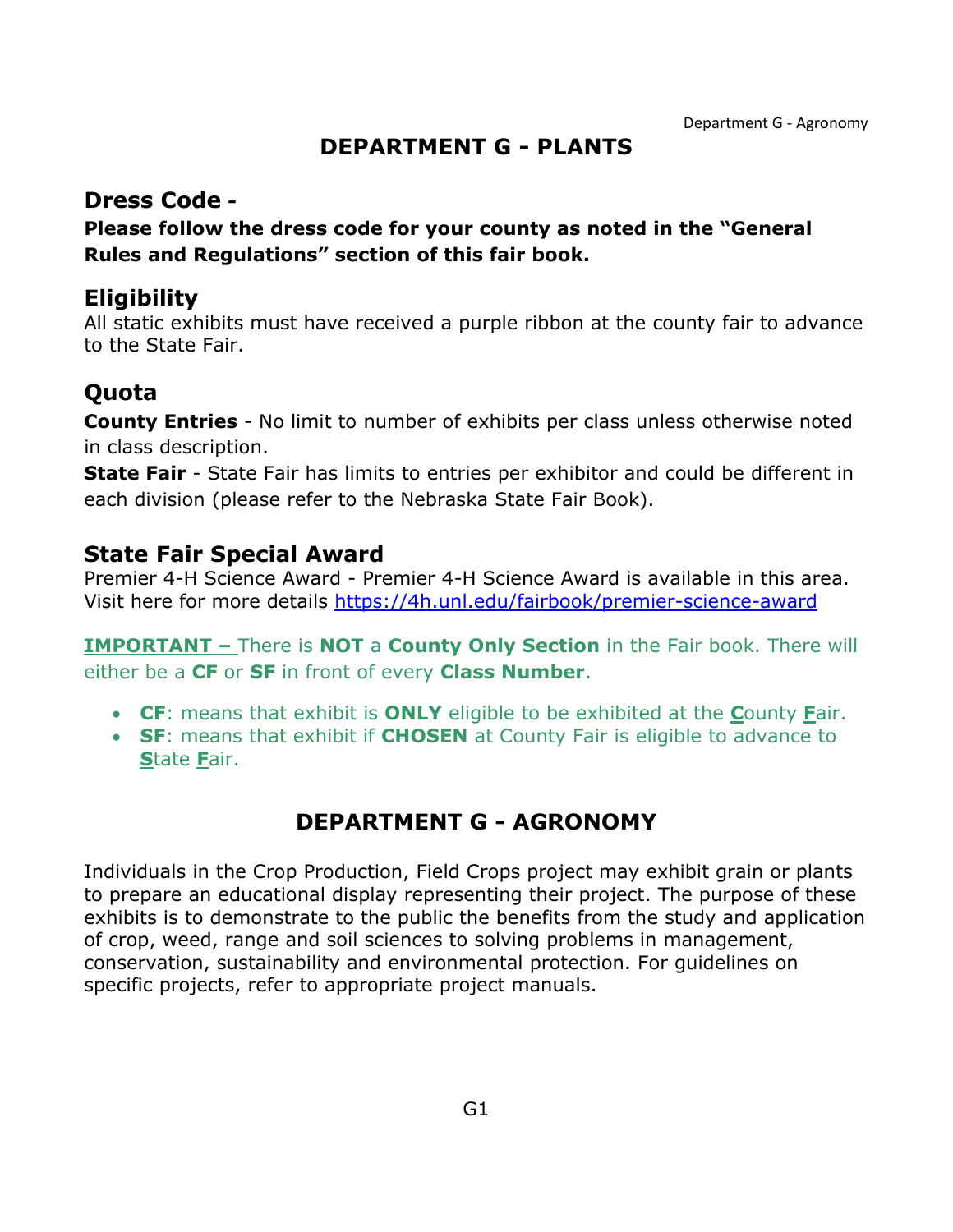# **Rules**

For General Rules visit <https://unl.box.com/s/e7w1cmzwit0us89x96k1h2gdrs51dsy2>

### **Eligibility**

All static exhibits must have received a purple ribbon at the county fair to advance to the State Fair.

# **Scoresheets, Forms, and Contest Study Materials**

Scoresheets, forms, contest study materials and additional resources can be found at [https://go.unl.edu/ne4hagronomy.](https://go.unl.edu/ne4hagronomy)

## **State Fair Special Awards**

Premier 4-H Science Award - Premier 4-H Science Award is available in this area. Visit here for more details<https://4h.unl.edu/fairbook/premier-science-award>

### **Resources**

To find the youth and leader resources associated with this project area go to [https://4hcurriculum.unl.edu/.](https://4hcurriculum.unl.edu/) Use the search box to search by curriculum area.

# **DIVISION 750 - FIELD CROPS CLASSES**

# <span id="page-2-0"></span>**Exhibit Rules**

#### **1. Grain or Plant Exhibits - Classes 1-5:**

- A completed Crop Production Worksheet (available at [https://cropwatch.unl.edu/Youth/Documents/Crop%20Production%20Project](https://cropwatch.unl.edu/Youth/Documents/Crop%20Production%20Project%20Worksheet%20Final.pdf) [%20Worksheet%20Final.pdf\)](https://cropwatch.unl.edu/Youth/Documents/Crop%20Production%20Project%20Worksheet%20Final.pdf) must accompany grain and plant exhibits or it will automatically be deducted one ribbon placing. The worksheet must include the exhibitors name and address, county, plant hybrid or variety, plant population, whether crop production was irrigated or dryland, and general information including farm cropping history, soil type and weather effects.
- The worksheet also must include an economic analysis of the project, listing individual expenses and income, on a per acre basis. Other topics to discuss are the selection of variety or hybrid, impacts of tillage and conservation practices, inputs (fuel, fertilizer, irrigation, labor, pesticides, etc.), any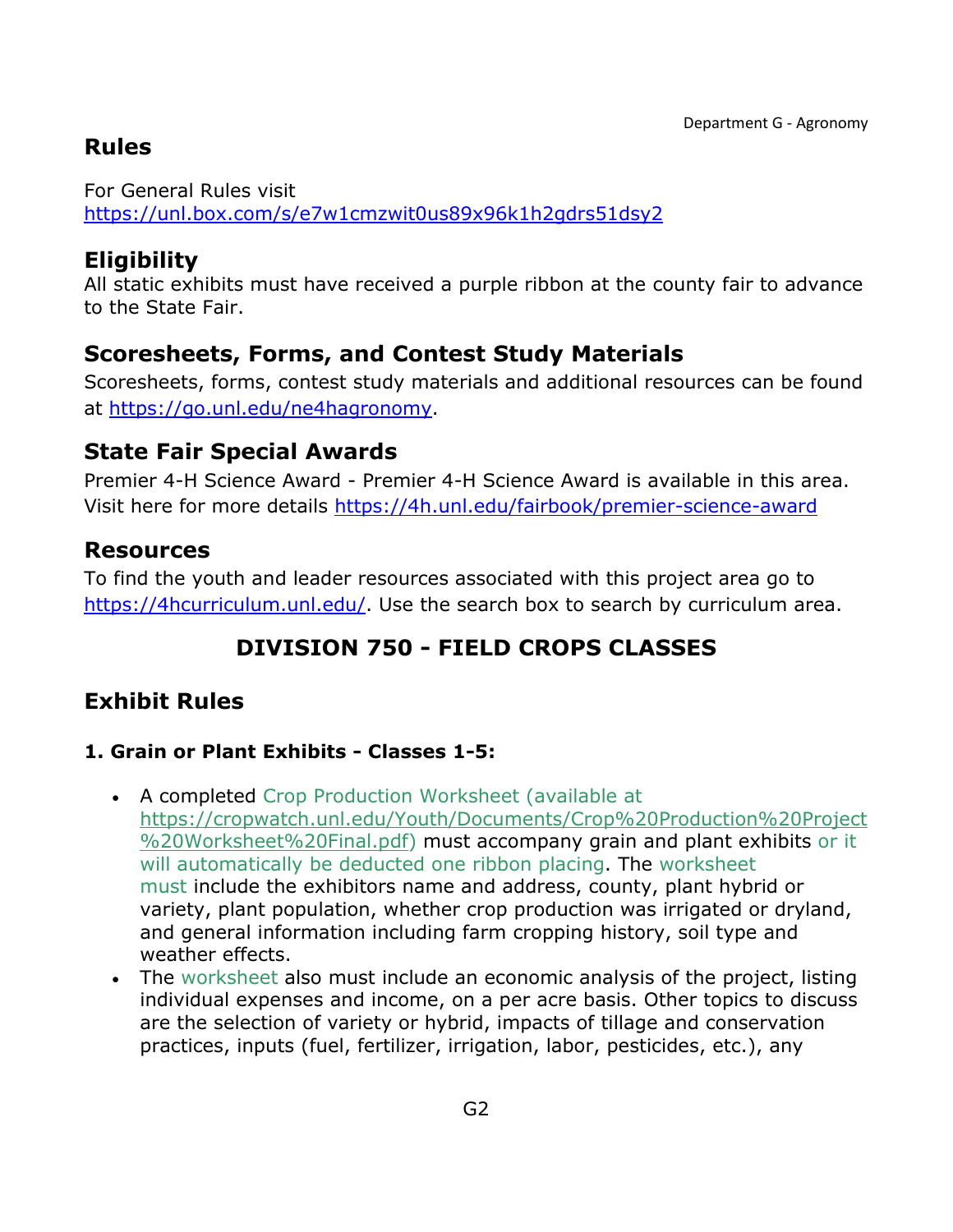Department G - Agronomy

- observations made during the growing season and what you learned from your crops project. The worksheet counts as 50% of the total when judged.
- Worksheet must be the original work of the individual exhibitor or it will be deducted one ribbon placing. Attach the worksheet to the entry in a clear plastic cover such that it can be read without removing it from the cover. In addition to the worksheet, grain and plant exhibits will be judged on condition, appearance (i.e. disease and insect damage, grain fill), uniformity (size, shape, color, maturity), and quality of exhibit. Refer to Scoresheet SF264. Grain exhibits must be one gallon per sample. Grain exhibits harvested in the fall (e.g., corn or soybeans) may be from the previous year's project. Display containers will be furnished.
- Plant exhibits, with the exception of ears of corn, must be the result of the current year's project. - Corn - 10 ears or 3 stalks (cut at ground level with no roots or soil and bound together)
- Grain Sorghum 4 stalks (cut at ground level and bound together)
- Soybeans 6 stalks (cut at ground level and bound together)
- Small grains (oats, barley, wheat, triticale) sheaf of heads 2 inches in diameter at top tie with stems about 24" long.
- Other crops (alfalfa, millet, etc.) sheaf of stems 3 inches in diameter at top tied with stems cut at ground level or half size small square bale.

**SF-G750001 - Corn** – (SF264) - (includes yellow, white, pop, waxy, or any other type)

**SF-G750002 - Soybeans** – (SF264)

**SF-G750003 - Oats** – (SF264)

**SF-G750004 - Wheat** – (SF264)

**SF-G750005 - Any other crop** – (SF264) - (includes grain sorghum, alfalfa, millets, barley, rye, triticale, amaranth, dry beans, sugar beet, mung bean, canola, forage sorghum, safflower, etc.)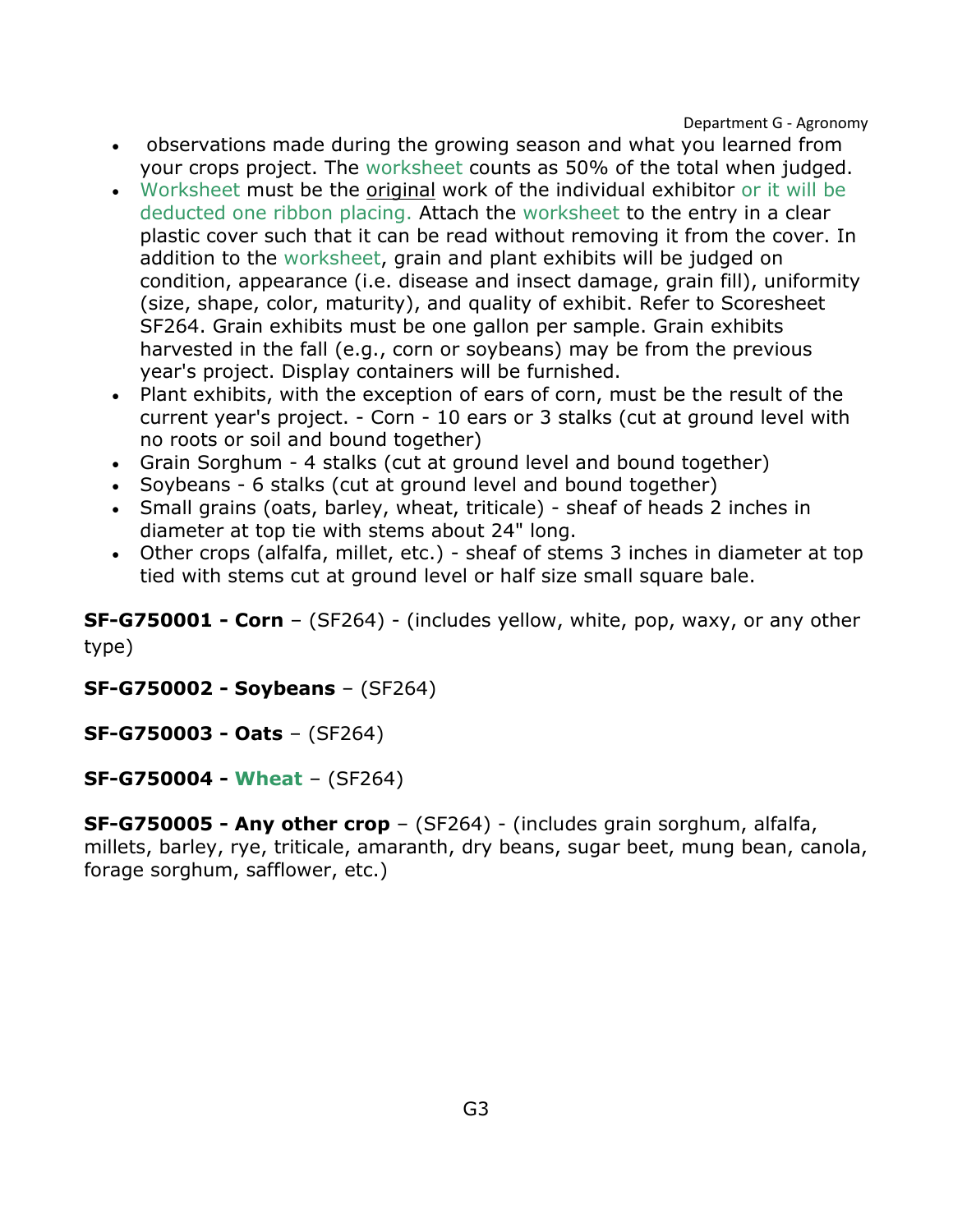# **DIVISION 750 - FIELD CROP DISPLAYS**

### <span id="page-4-0"></span>**Exhibit Rules**

#### **1. Displays - Classes 6-10:**

- The purpose of the display is to tell an educational story to those that view the display.
- The display is a visual representation (pictures, charts, graphs) no larger than 28" wide by 28" tall on plywood or poster board.
- The display should be neatly titled. Make sure to label display with exhibitor's name, address, and county on back side. Explain pictures and graphs clearly and concisely.
- Consider creativity and neatness. Refer to Scoresheet SF259 Each display must have a one-page essay (minimum) explaining why the exhibitor chose the area of display and what they learned from their project. Include any references used.
- The essay should be in a clear plastic cover with the exhibitor's name outside.
- If a display does not have an essay, it will automatically be deducted one ribbon placing.

**SF-G750006 - Crop Production Display** - (SF259) - The purpose of this class is to allow original and creative exhibits that contain educational information about crop production aspects, such as crop scouting, alternative crops, pest management, etc.

**SF-G750007 - Crop Technology Display** - (SF259) - Display information about aspects of technology used in crop production, such as genetic engineering, crop breeding, GPS, yield mapping, computers, etc.

**SF-G750008 - Crop End Use Display** - (SF259) - Display information about the final product or end uses for a crop such as food, feed, fuel, or other products (i.e. corn can be processed into livestock feed, ethanol, plastics, etc. or soybeans can be processed into bio-diesel, pet bedding, crayons, oil, etc.). This should not be about the process of crop production but focus on an end product(s).

**SF-G750009 - Water or Soil Display** - (SF259) - Display information about water or soils, such as how soils are being used for crop production, range conservation, wildlife, or wetland use, or ways to protect or conserve water and soil resources.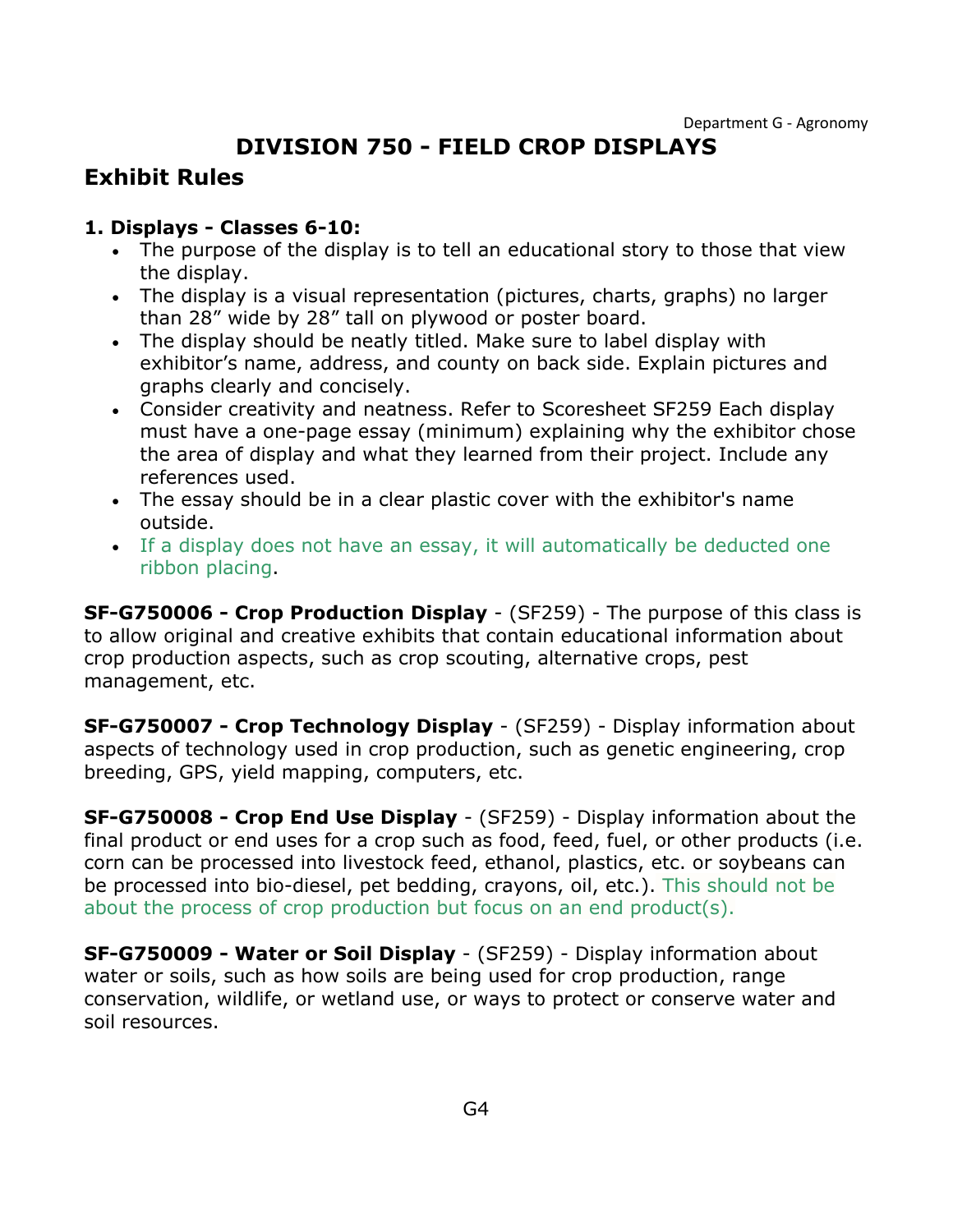Department G - Agronomy

**SF-G750010 - Career Interview Display** - (SF259) - The purpose of this class is to allow youth to investigate a career in agronomy. Youth should interview 1 person that works with crops about such topics as, what parts of their job do they enjoy or dislike, why did they choose that career, what was their education, etc. Include a picture of the person interviewed.

**CF-G750906 - Field Crops - Other** - (SF259) - Exhibit needs to relate to project area. You can add any additional information that you want the judge to know about your exhibit.

## <span id="page-5-0"></span>**DIVISION 750 - CROP PRODUCTION - PLANT CLASSES**

#### **How to exhibit your crop -**

- **Corn** 10 ears or 3 stalks (cut at ground level and bound together)
- **Grain Sorghum** Ten heads with 10 inch stem, mounted on a 3" board not to exceed 30" long x 24" high or 4 stalks (cut at ground level and bound together)
- **Soybeans** 6 stalks (cut at ground level and bound together)
- **Small Grains** (oats, barley, wheat, triticale) sheaf of heads 2 inches in diameter at top tie with stems about 24" long.

All plant exhibits must be the result of the current year's work.

#### **COUNTY ONLY CLASSES** do **NOT** require a worksheet.

**CF-G750900 - Corn** (includes yellow, white, pop, waxy or any other type) - 10 ears or 3 stalks

**CF-G750901 - Grain Sorghum** - 10 heads on board OR 4 stalks bound

**CF-G750902 - Soybeans** - 6 stalks bound

- **CF-G750903 - Oats**  sheaf of heads
- **CF-G750904 - Wheat**  sheaf of heads

**CF-G750905 - Any other crop** (includes millets, barley, rye, triticale, amaranths, mung bean, canola, forage sorghum, alfalfa, crambe, safflower) sheaf of heads - Cannot be one of the above classes.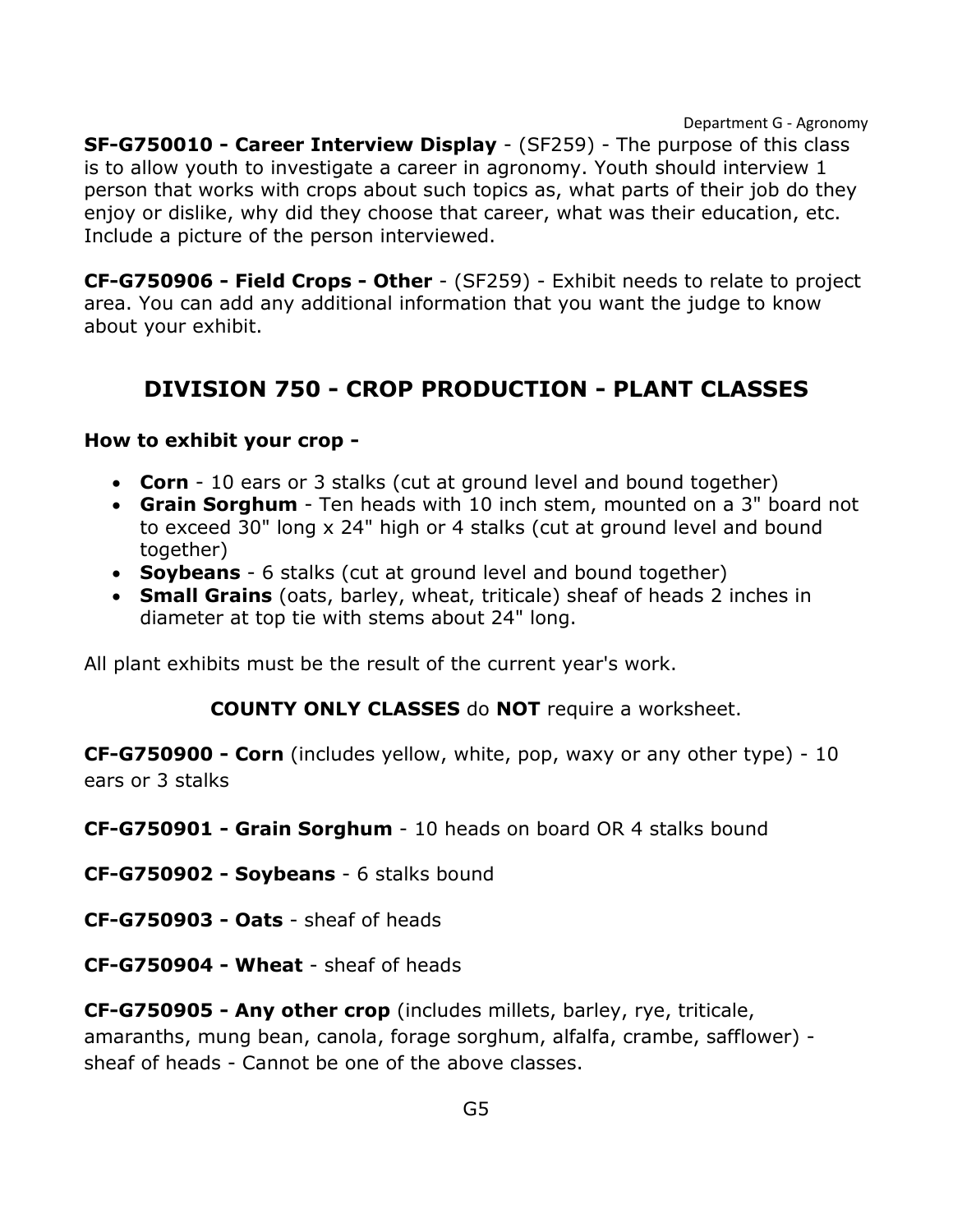# **DIVISION 750 - CROP PRODUCTION - HARVESTED CROP CLASSES**

<span id="page-6-0"></span>**Grain Samples** - 2 quart sample entered in a 4 quart ice cream bucket. **Hay** - 1 gallon in a Ziploc bag. Fall harvested crops (e.g. soybeans) may be from the previous year's project. Display containers will not be furnished.

#### **COUNTY ONLY CLASSES** do **NOT** require an essay.

- **CF-G750950 - Harvested Barley**
- **CF-G750951 - Harvested Oats**
- **CF-G750952 - Harvested Rye**
- **CF-G750953 - Harvested Winter Wheat**
- **CF-G750954 - Harvested Grain Sorghum**
- **CF-G750955 - Harvested Shelled Corn**
- **CF-G750956 - Harvested Soybeans**
- **CF-G750957 - Harvested Alfalfa Hay**
- **CF-G750958 - Harvested Native Hay**
- **CF-G750959 - Harvested Haylage**
- **CF-G750960 - Harvested Silage**
- **CF-G750961 - Harvested Spring Wheat**
- **CF-G750962 - Any Other Harvested Crop**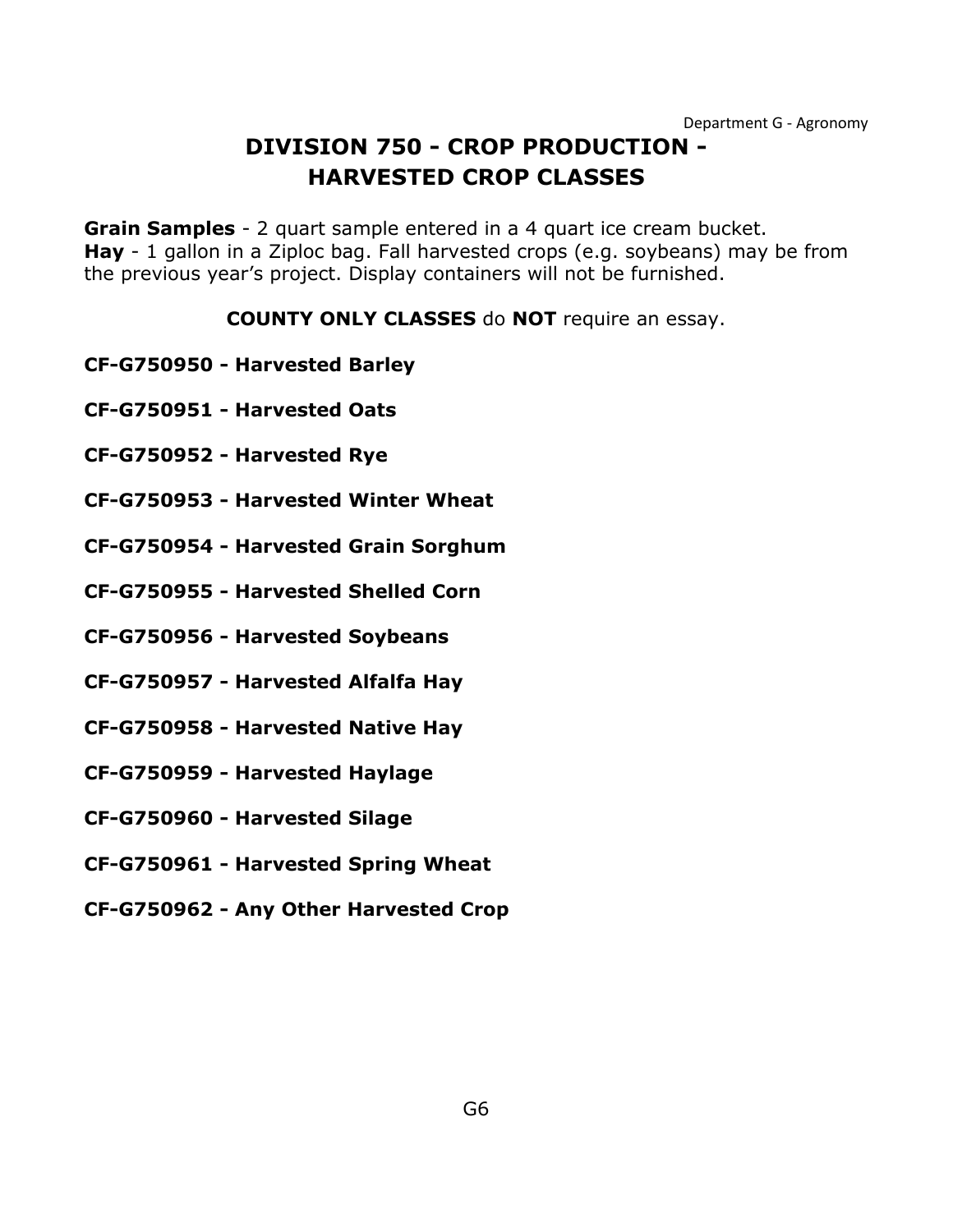### **DEPARTMENT G - WEED SCIENCE**

#### <span id="page-7-0"></span>**Exhibit Rules**

**1.** Any individual in the Conservation, Environment 1, 2 or 3, Range, Reading the Range 1 or Using Nebraska Range 2, or Crop Production, Field Crops projects may exhibit a weed book or weed display. At least 15 of the specimens must represent this year's work. For assistance identifying plants, participants can use the Nebraska Department of Agriculture's Weeds of Nebraska and the Great Plains (1994) or Weeds of the Great Plains (2003).

#### **2. Books - Classes 1-2:**

- Plants must be mounted on sheets that are no larger than 14" wide by 14" high. Proper plant mount should include root as well as stem and leaf tissue. Plants should be glued rather than taped and the mounts should be protected with a clear clover.
- Exhibits will be judged based on completeness of plant mount, accuracy of identification, label, neatness, and conformity to exhibit requirements. Refer to Scoresheet SF261.
- Each completed mount must have the following information (see example below) in the lower right corner of the mounting sheet: - Scientific name (in italic or underlined), with authority, - Common name, - County of collection, - Collection date, - Collector's name, - Personal collection number, indicating the order that plants were collected in your personal collection, - Other information depending on class selected, i.e., noxious, life form. This information should be typed or printed neatly.

#### **3. Displays - Class 3:**

- The purpose of the display is to tell an educational story to those that view the display. The display is a visual representation (pictures, charts, graphs) no larger than 28" by 28" on plywood or poster board. The display should be neatly titled.
- Make sure to label display with exhibitor's name, address, and county on back side. Explain pictures and graphs clearly and concisely. Refer to Scoresheet SF259.
- Each display must have a one page essay explaining why the exhibitor chose the area of display and what they learned from their project. Include any references used.
- The essay should be in a clear plastic cover with the exhibitor's name outside.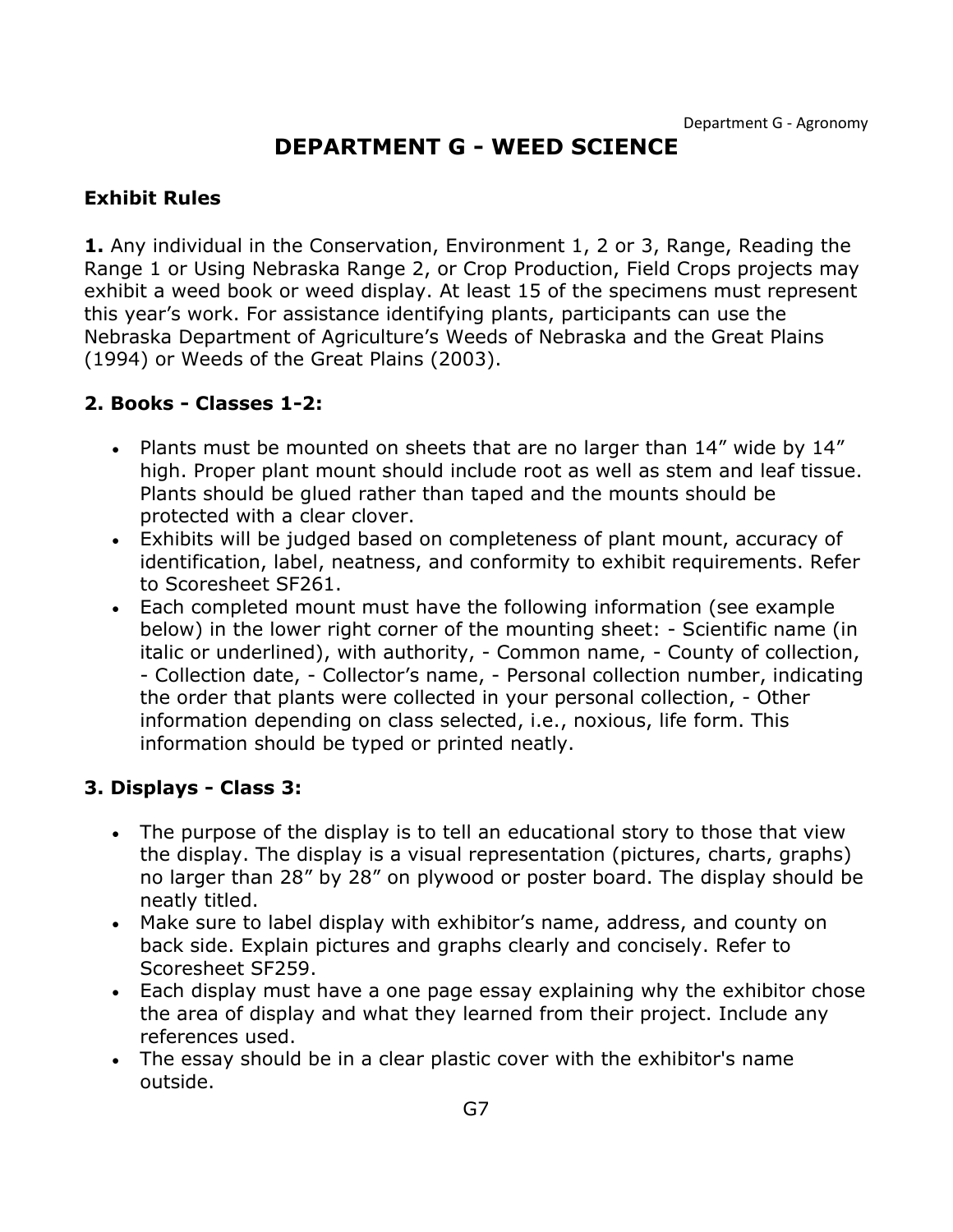# **DIVISION 751 - WEED SCIENCE CLASSES**

<span id="page-8-0"></span>**SF-G751001 - Weed Identification Book** – (SF261) - A collection of a minimum of 15 plant mounts including at least two of the following prohibited noxious weeds (Canada thistle, must thistle, plumeless thistle, saltcedar, leafy spurge, purple loosestrife, diffuse knapweed, spotted knapweed, Japanese knotweed, bohemian knotweed, giant knotweed, sericea lespedeza or phragmites), and at least three weeds that are a problem primarily in lawns.

**SF-G751002 - Life Span Book** - A collection of 7 perennials, 1 biennial and 7 annual weeds.

**SF-G751003 - Weed Display** - The purpose of this class is to allow original and creative exhibits that contain educational information about weeds, such as interesting information about a weed species, the effects of weed control, herbicide resistant weeds, what makes a weed a weed, or uses for weeds.

**CF-G751900 - Weed Science - Other -** Exhibit needs to relate to project area. You can add any additional information that you want the judge to know about your exhibit.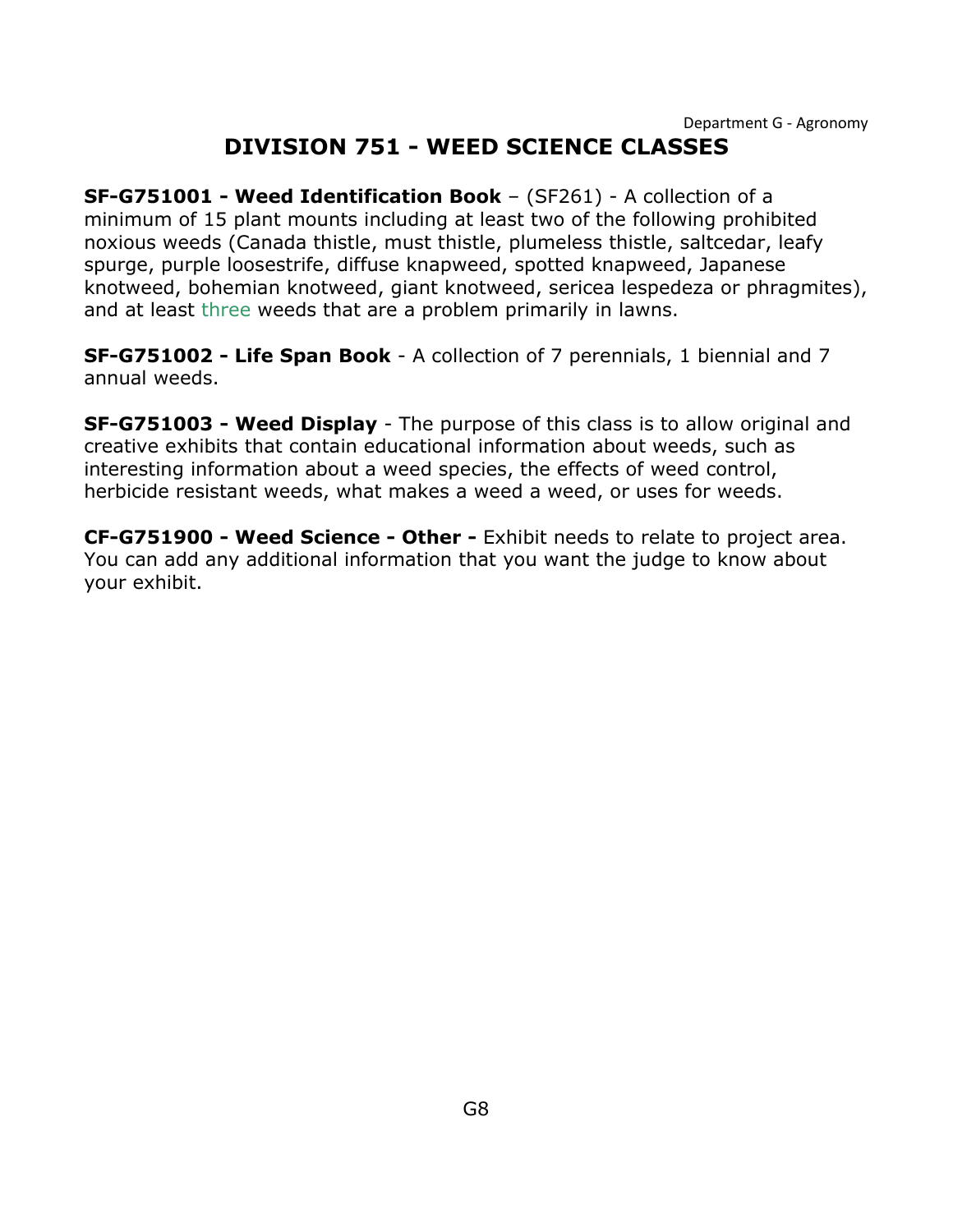# **DEPARTMENT G - HORTICULTURE**

<span id="page-9-0"></span>The purpose of Horticulture is to encourage participants to start and maintain vegetable gardens. In addition, 4-H'ers can participate in planting, growing, and caring for flowers. There is also a special gardening project in this category that 4- H'ers can participate in. For more resources and materials in this category refer to the resource section at the bottom of this page.

### **Eligibility**

All static exhibits must have received a purple ribbon at the county fair to advance to the State Fair.

### **Quota**

County Fair Quota - For general rules see the [General Rules and Regulations](https://unl.box.com/s/e7w1cmzwit0us89x96k1h2gdrs51dsy2)  [Section of the Fair Book](https://unl.box.com/s/e7w1cmzwit0us89x96k1h2gdrs51dsy2) State Fair Quota - Refer to general rules for information regarding quota <https://4h.unl.edu/fairbook/general/rules>

### **Scoresheets, Forms, and Contest Study Materials**

Scoresheets, forms, contest study materials, and additional resources can be found at [https://go.unl.edu/ne4hhorticulture.](https://go.unl.edu/ne4hhorticulture)

### **State Fair Special Award**

Premier 4-H Science Award - Premier 4-H Science Award is available in this area. Visit here for more details<https://4h.unl.edu/fairbook/premier-science-award>

## **Resources**

To find the youth and leader resources associated with this project area go to [https://4hcurriculum.unl.edu/.](https://4hcurriculum.unl.edu/) Use the search box to search by curriculum area.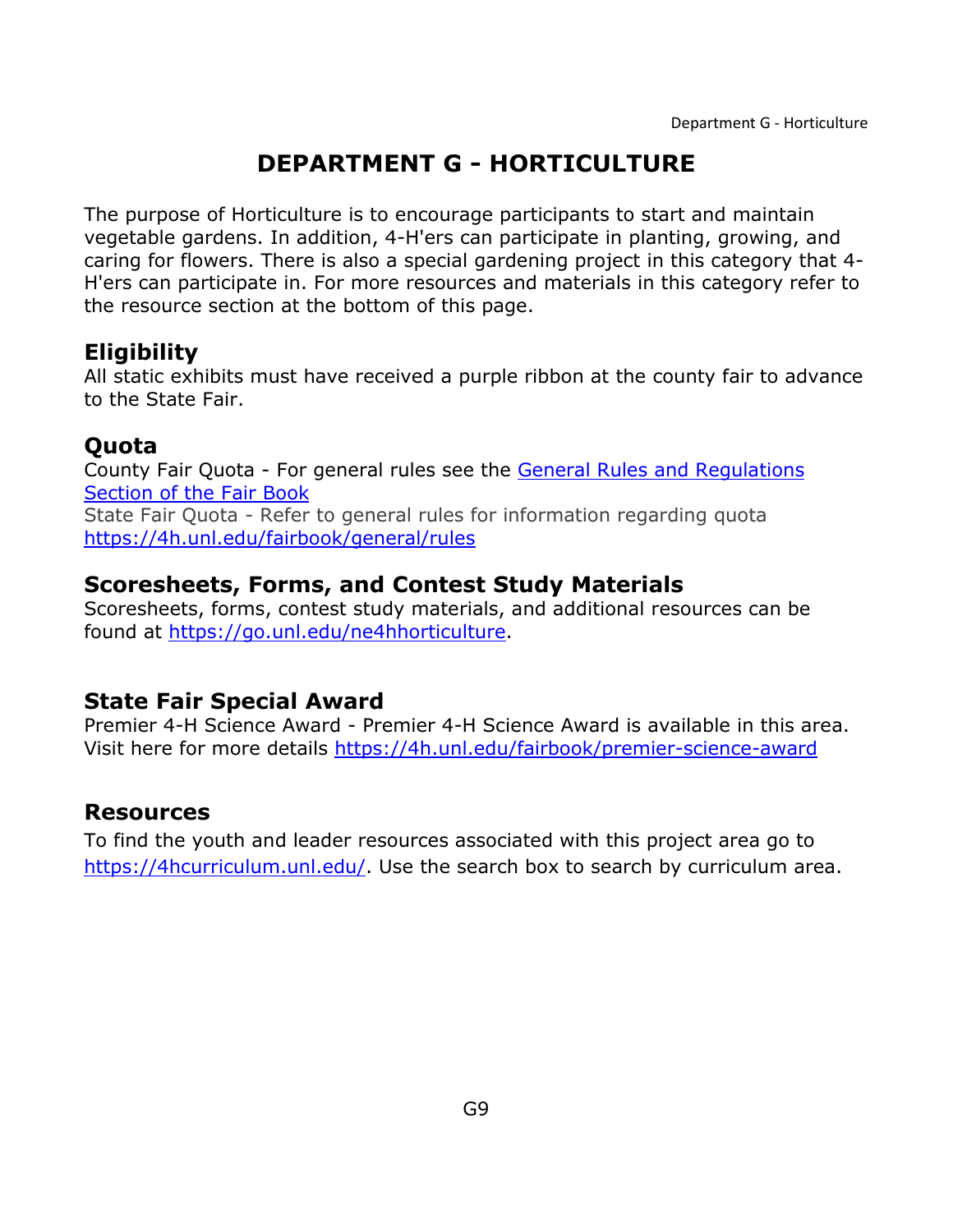# **DIVISION 770 - FLORICULTURE, EDUCATIONAL EXHIBITS & HOUSEPLANTS**

#### **Floriculture Rules**

#### **Floriculture (Classes 1-46)**

1. **Classes 1-23:** Cut Flower Annuals and Biennials - 5 stems of a single variety (cultivar) unless otherwise noted in parenthesis.

2. **Classes 30-46:** Cut Flower Perennials - 5 stems of a single variety (cultivar) unless otherwise noted in parenthesis.

**3.** The cultivar or variety name must be included on all entry cards. Failure to identify the cultivar or variety will drop the entry one ribbon placing. Proper identification is the responsibility of the exhibitor, not the Extension staff or office personnel. For Floriculture, punch hole in the top center of entry tag, use a rubber band to securely attach entry tag to containers. Do not attach with string.

**Special Suggestions for the Floriculture Tags** - Due to the fact that the flower tags become wet and unreadable it is suggested that you cover the part of the entry tag that shows your name, exhibitor number and the Department/Division/Class number of your flower exhibit with clear tape. Be sure to fill in the necessary information prior to applying the tape.

4. Exhibits entered under an incorrect class number or containing an incorrect number of stems will be dropped one ribbon placing. In classes 23, 45 & 46, do not duplicate entries with the classes listed by using other cultivars or varieties, or entry will be dropped one ribbon placing. For example, 4-H'ers with two cultivars or varieties of marigolds can only enter the marigold class and cannot enter the other cultivar or variety in any other class. A perennial is defined as a plant of which the crown overwinters. An annual is a plant that grows from seed each season, whether self-seeded or planted by the gardener. A biennial is a plant that germinates, grows, and overwinters as a crown, blooms the following year and dies. Foliage will be considered when exhibit is judged.

5. All 3 or 5 stems of cut flowers should be the same cultivar and color, do not mix cultivars and colors. Containers will not be judged; however, they should be clear glass containers that will not tip over and of adequate size to display blooms.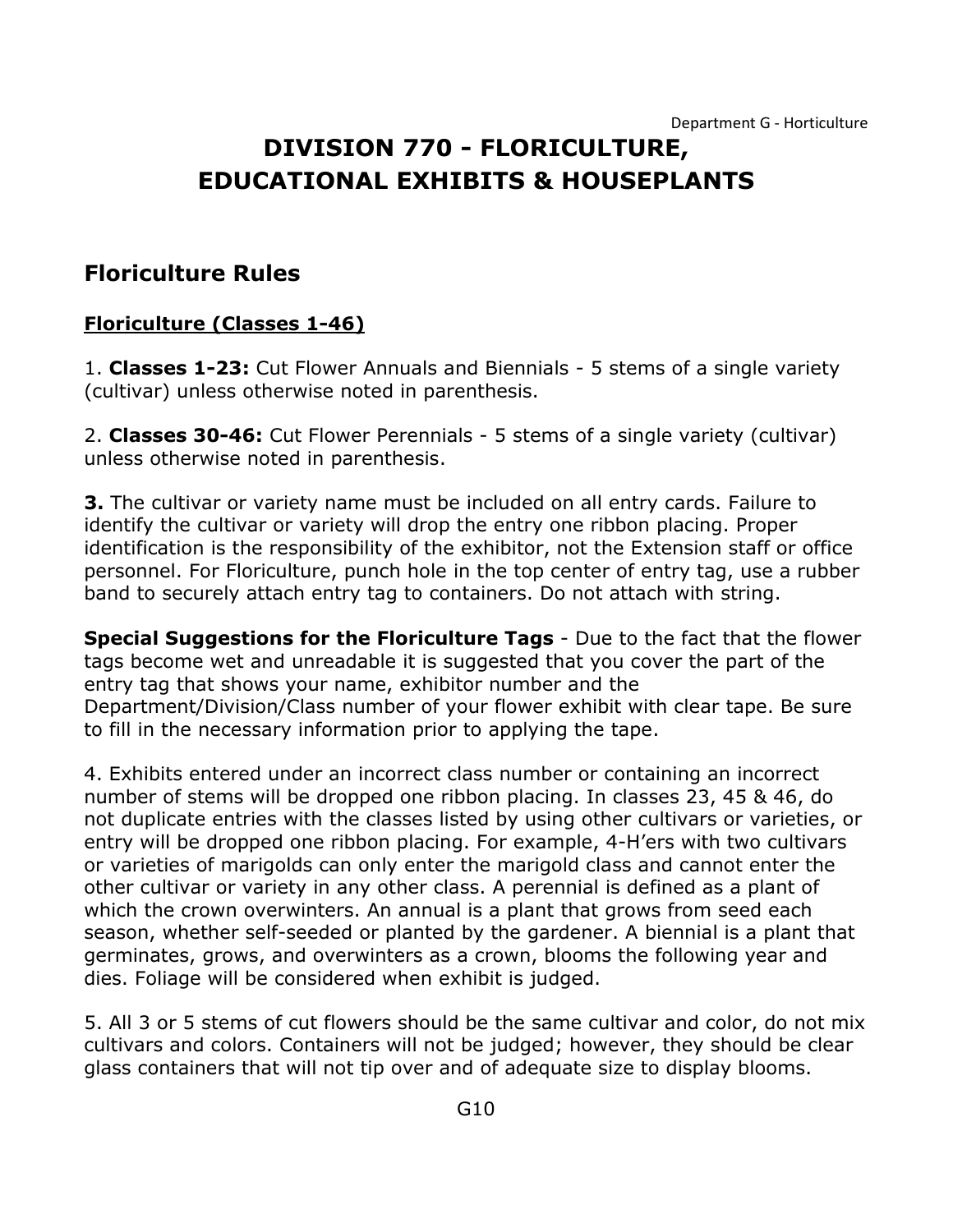**State Fair Exhibits** – Clear glass containers **ONLY** at state fair. Any exhibit not in a clear glass container will be dropped one ribbon placing. Containers will not be returned at State Fair.

6. Follow the guidelines in 4-H Preparing Cut Flowers for Exhibits 4H227 (revised 2016) [unl.box.com/s/2f3a785c67p7qhqasevp6gu6adf3ugon](https://unl.box.com/s/2f3a785c67p7qhqasevp6gu6adf3ugon) when preparing entries for the fair.

#### <span id="page-11-0"></span>**DIVISION 770 - CUT FLOWERS - ANNUALS AND BIENNIALS**

**- 5 stems of a single variety (cultivar) unless otherwise notes in parenthesis.**

Classes 1-23 - (SF106)

| SF-G770001 - Aster |  |
|--------------------|--|
|--------------------|--|

|  |  |  |  | SF-G770002 - Bachelor Buttons |  |
|--|--|--|--|-------------------------------|--|
|  |  |  |  |                               |  |

- **SF-G770003 - Bells of Ireland**
- **SF-G770004 - Browallia**
- **SF-G770005 - Calendula**
- **SF-G770006 - Celosia (crested or plume) (3 stems)**
- **SF-G770007 - Cosmos**
- **SF-G770008 - Dahlia**
- **SF-G770009 - Dianthus**
- **SF-G770010 - Foxglove**
- **SF-G770011 - Gladiolus (3 stems)**
- **SF-G770012 - Gomphrena**
- **SF-G770013 - Hollyhock (3 stems)**
- **SF-G770014 - Marigold**
- **SF-G770015 - Pansy**
- **SF-G770016 - Petunia**
- **SF-G770017 - Salvia**
- **SF-G770018 - Snapdragon**
- **SF-G770019 - Statice**

**SF-G770020 - Sunflower** (under 3" diameter- 5 stems, 3" or more in diameter-3 stems)

- **SF-G770021 - Vinca**
- **SF-G770022 - Zinnia**

**SF-G770023 - Any other annual or biennial** (under 3" diameter - 5 stems or 3" or more in diameter - 3 stems) Do not duplicate entries in classes 1-22.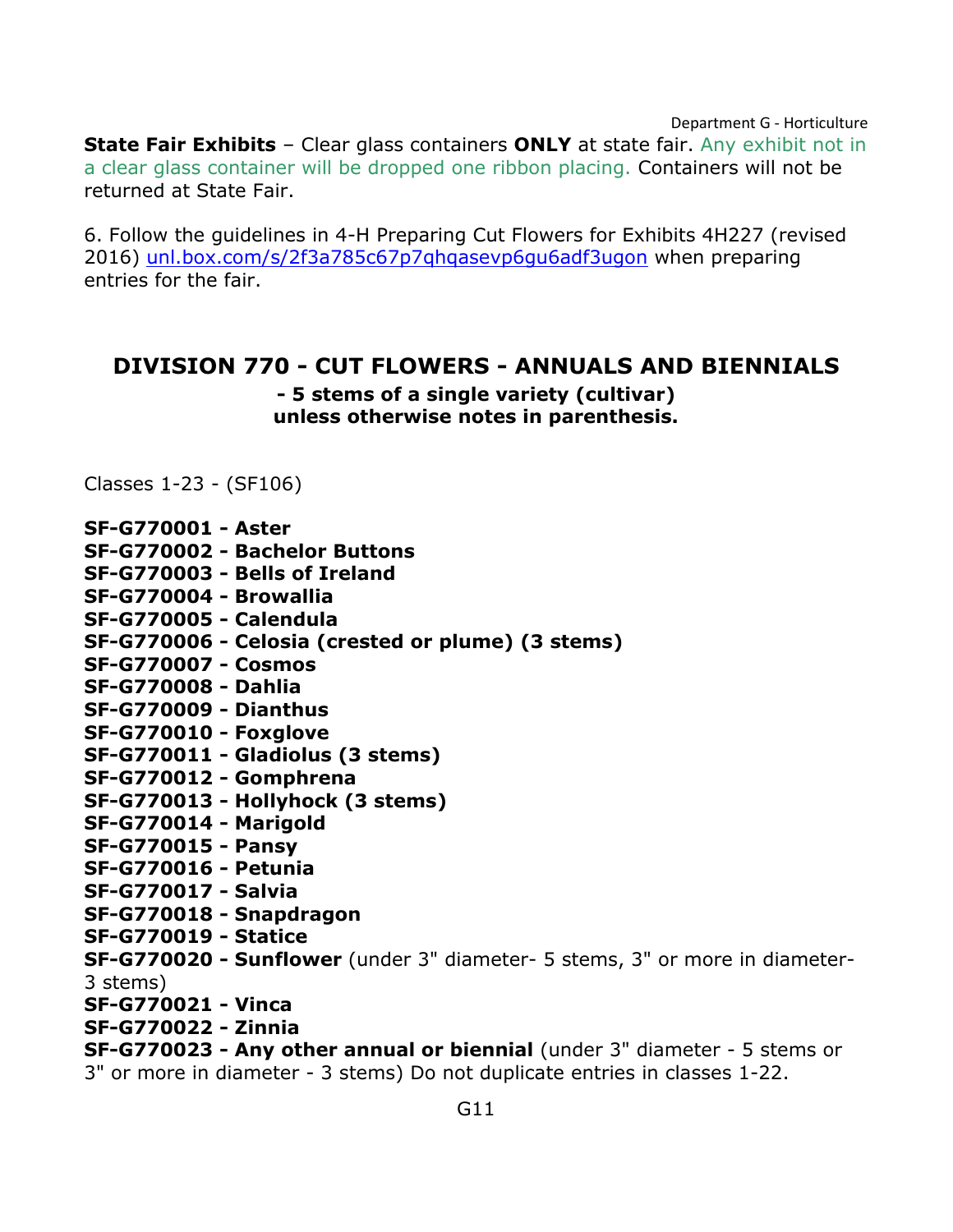### **DIVISION 770 - CUT FLOWERS - PERENNIALS**

#### **5 stems of a single variety (cultivar) unless otherwise notes in parenthesis.**

<span id="page-12-0"></span>Classes 30-46 - (SF106)

**SF-G770030 - Achillea/Yarrow SF-G770031 - Chrysanthemum SF-G770032 - Coneflowers SF-G770033 - Coreopsis SF-G770034 - Daisy SF-G770035 - Gaillardia SF-G770036 - Helianthus SF-G770037 - Hydrangea (3 stems) SF-G770038 - Liatris (3 stems) SF-G770039 - Lilies (3 stems) (Not Daylilies) SF-G770040 - Platycodon SF-G770041 - Rose (3 stems) SF-G770042 - Rudbeckia/Black-eyed Susan SF-G770043 - Sedum SF-G770044 - Statice**

**SF-G770045 - Any other Perennial** (under 3" diameter - 5 stems, 3" or more in diameter - 3 stems). Do not duplicate entries in classes 30-43.

**SF-G770046 - 4-H Flower Garden Collection of 5 Different Flowers**. Display in a box or other holder not more than 18" in any dimension. Boxes will not be returned at State Fair. Each flower in the collection should be exhibited with the number specified for classes 1-44. Do not duplicate entries in classes 1-44 with any in the group collection.

### **Rules for Educational Exhibits (Classes 50-53) And Houseplants (Classes 60-66)**

**1. Container Grown Houseplants:** The choice of container and soil quality will be considered in judging. Each houseplant must be identified by listing the names on the entry tag or on a card attached to the container. Houseplants should be grown in the display container for a minimum of six weeks. Plants grown as houseplants must be used. NebGuide G2205 "Guide [to Growing Houseplants"](http://extensionpublications.unl.edu/assets/html/g2205/build/g2205.htm) and NebGuide G837 ["Guide to Selecting Houseplants"](http://extensionpublications.unl.edu/assets/html/g837/build/g837.htm) includes a listing of common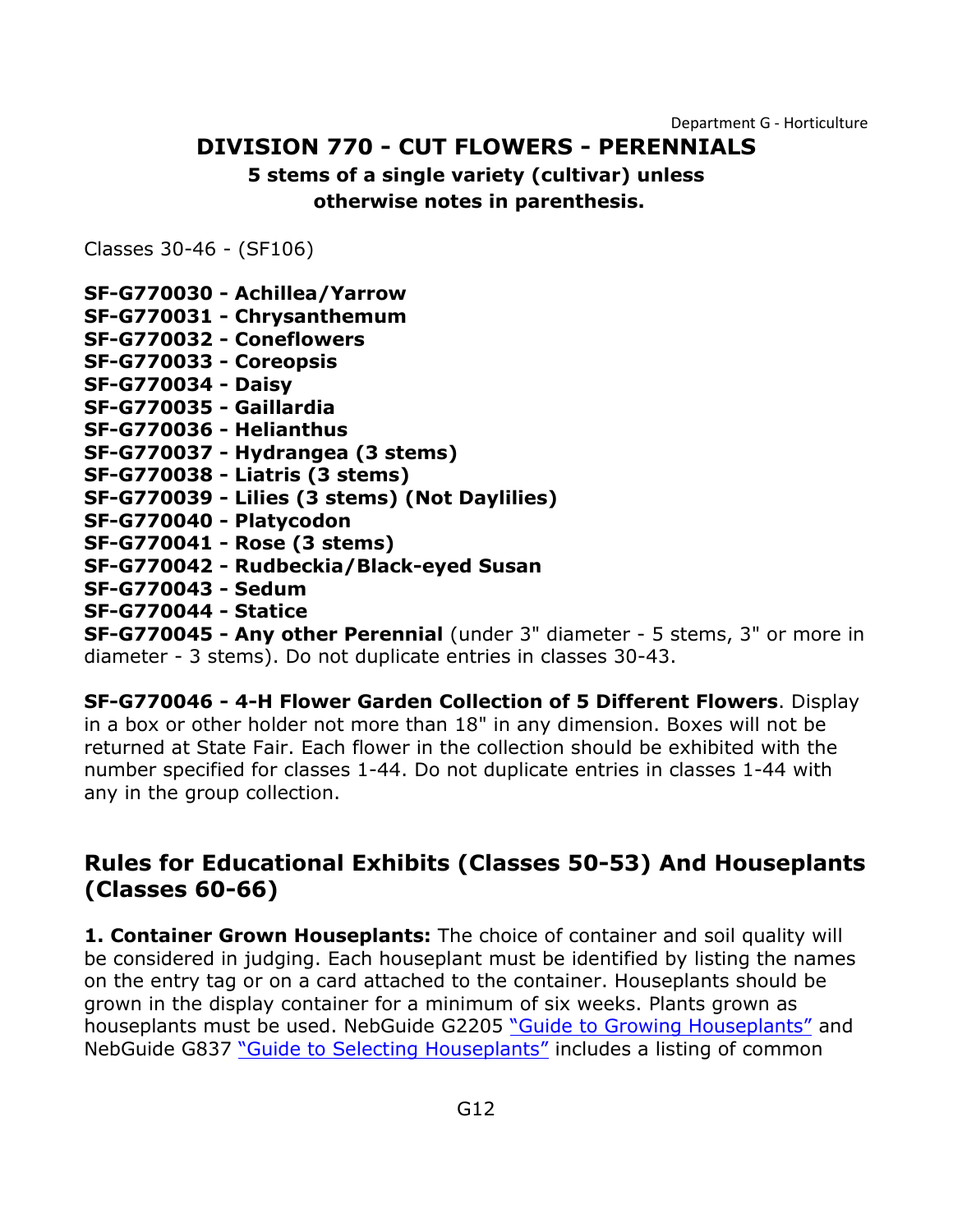#### houseplants. **Containers of annual flowers or annual plants (i.e. petunias, geraniums, impatiens) will be disqualified and will not be judged.**

**2.** Entries in Classes 60-66 must have been designed and planted by the 4-H member.

**3.** Container grown houseplants shall be in pots no greater than 12" in diameter (inside opening measurement). Dish gardens, fairy or miniature gardens, desert gardens and terrariums may be up to 12" in diameter (inside opening measurement). Any container grown plant in Classes 60-66 that is greater than 12" in diameter (inside opening measurement) will be dropped one ribbon placing.

**4.** Classes 60-65 exhibitors must have and provide a saucer to catch drainage water. The 4-H members name, age, full address, county, and years in the project(s) must be on the bottom or back of the container and saucer.

# **DIVISION 770 - EDUCATIONAL EXHIBITS**

<span id="page-13-0"></span>**SF-G770050 - Flower Notebook** – (SF100) - Exhibit a notebook containing pictures of flowers grown in Nebraska. There must be at least 10 different species of annuals and/or biennials and 10 different species of perennials hardy to Nebraska. Bulbs may be included in a separate section. 4-H'ers may show more than one cultivar of the same species, but they will only count as one species. The notebook must be the result of the current year's work. Pictures from garden catalogs, hand drawn pictures, or photographs may be used. Each species/cultivar must be labeled with the correct common name and scientific name; the height and spread of the plant and the growing conditions (for example needs full sun and dry sandy soil) the species prefers. In addition to this information, bulbs should also be labeled as spring or summer flowering. Give proper credit by listing the sources of pictures information used. The 4-H member's name, age, full address, county, and years in the project(s) must be on the back of the notebook.

**SF-G770051 - Flower Garden Promotion Poster** – (SF103) - Individual poster promoting flower gardening, size 14" x 22" either vertical or horizontal arrangement. Poster may be in any medium: watercolor, ink, crayon, etc. as long as it is not 3-dimensional. Posters using copyrighted material will not be accepted. Entry card must be stapled to the upper right hand corner. The 4-H member's name, age, full address, county, and years in the project(s) must be on the back of the poster.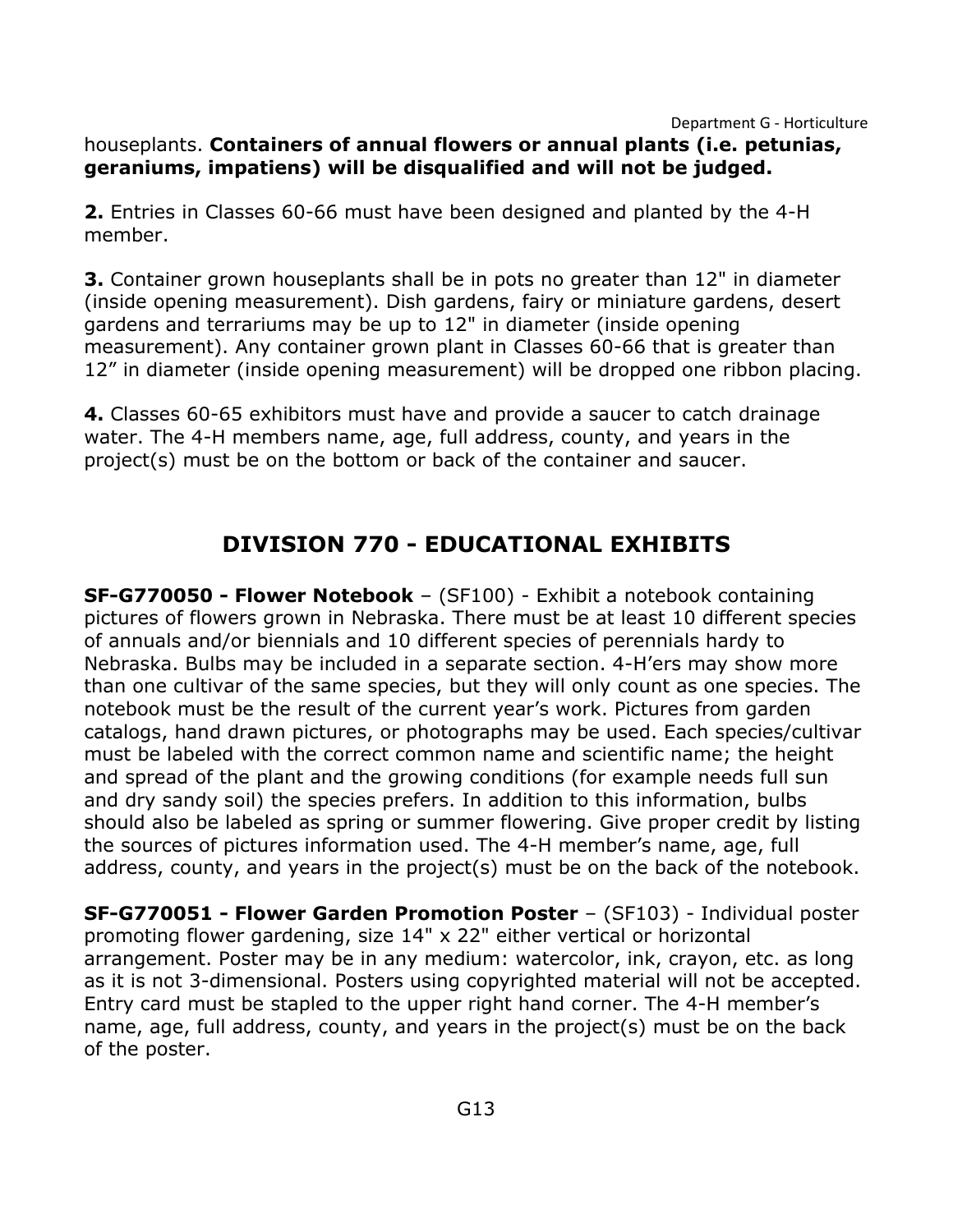**SF-G770052 - Educational Flower Garden Poster** – (SF104) - Prepare a poster 14" x 22" x 2" (3-dimensional if needed) either vertical or horizontal arrangement illustrating a skill or project you have done or learned about in a 4-H flowers or houseplant project. One might show a special technique used or equipment incorporated in the garden. Refer to 4-H horticultural manuals but use our own creativity. Entry card must be stapled to the upper right hand corner. The 4-H member's name, age, full address, county, and years in the project(s) must be on the back of the poster.

**SF-G770053 - Flower Gardening History Interview** – (SF105) - Neatly handwritten or typed account of a gardening history interview whose flower garden has inspired you. Maximum of 4 pages of text and 2 pages of pictures (include 1 picture of the person you interviewed) of their flower garden if the individual is still gardening. Protect with a clear report cover. The 4-H member's name, age, full address, county, and years in the project(s) must be on the back of the report cover or notebook.

## **DIVISION 770 - HOUSEPLANTS**

<span id="page-14-0"></span>**SF-G770060 - Flowering Potted Houseplant(s)** – (SF107) - that are blooming for exhibition. Non-blooming plants will be disqualified.

**SF-G770061 - Foliage Potted Houseplant(s)** – (SF107) - of all the same variety.

**SF-G770062 - Hanging Basket** – (SF107) - of flowering and/or foliage houseplants.

**SF-G770063 - Dish Garden** - (SF107) - an open/shallow container featuring a variety of houseplants excluding cacti and succulents.

**SF-G770064 - Fairy or Miniature Garden** – (SF107) - A miniature "scene" contained in an open container and featuring miniature or small, slow growing houseplants. The garden needs to have an imaginative theme and miniature accessories, i.e. bench, fence made from tiny twigs, small shell for a bath tub, etc.

**SF-G770065 - Desert Garden** – (SF107) - open/shallow container featuring cacti and/or succulents grown as houseplants.

**SF-G770066 - Terrarium** – (SF107) - a transparent container - partially or completely enclosed; sealed or unsealed.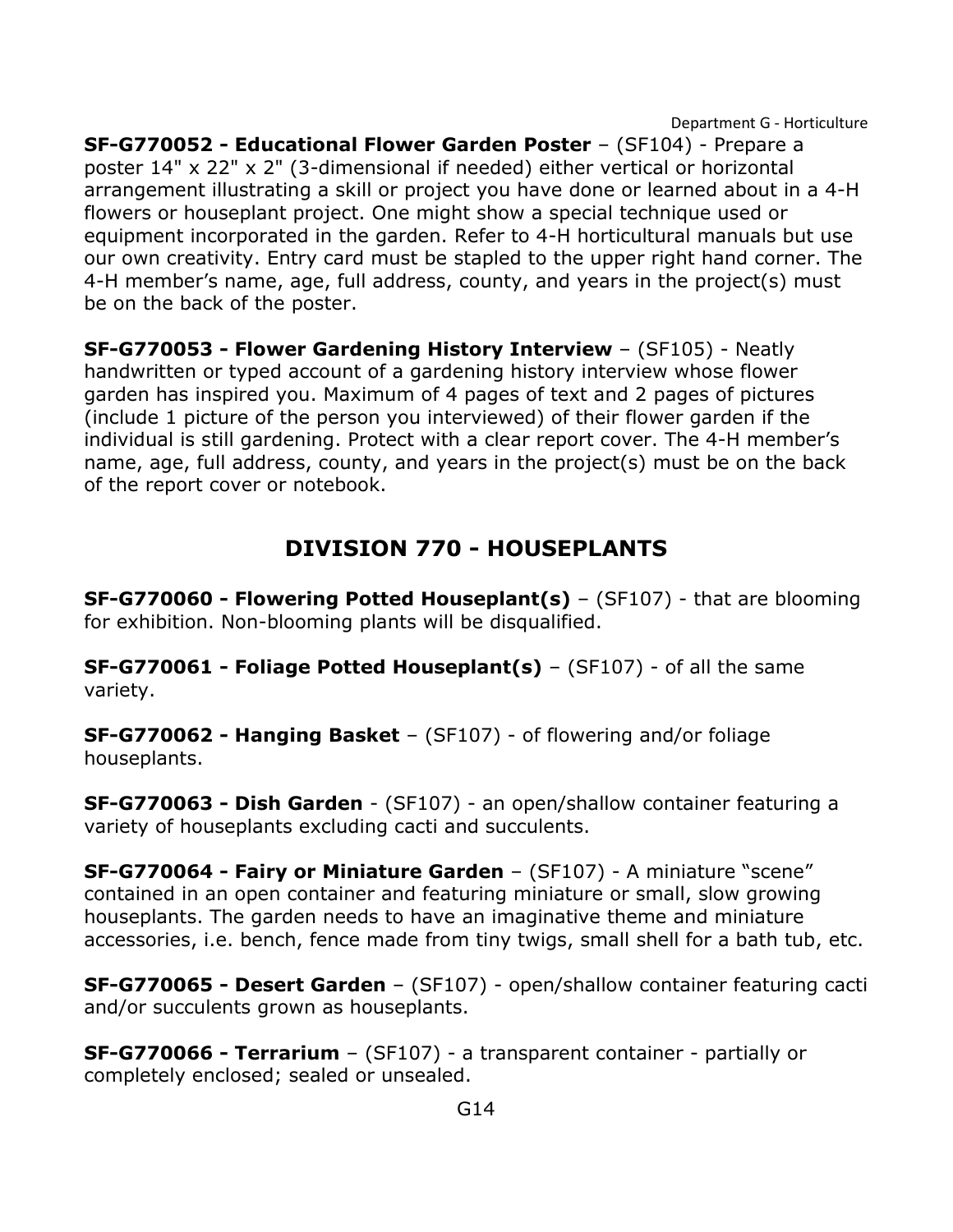# **DIVISION 770 - CONTAINER GROWN PLANTS**

#### <span id="page-15-0"></span>**Exhibit Rules**

The choice of container and soil quality will be considered in judging. Each plant must be identified by listing the names on the entry tag or on a card attached to the container. Plants should be grown in display container for a minimum of six (6) weeks at fair time. Entries must have been designed and planted by the 4-H member. Container grown plants shall be in pots no greater than 12" in diameter. All containers must have a saucer to catch drainage water. The 4-H members name, age, full address, county and years in the project(s) must be on the bottom or back of the container and saucer.

**CF-G770900 - Flowering potted plant(s)** that are blooming for exhibition. Non-blooming plants will be disqualified.

**CF-G770901 - Foliage potted plant(s)** all of the same variety

**CF-G770902 - Hanging basket of flowering and/or foliage plant(s)**.

**CF-G770903 - Mixed Potted Plants - flowering and non-flowering potted plants**. Flowering plants must be blooming for exhibition (Non-blooming flowering plants will be disqualified)

# **DIVISION 773 - VEGETABLES, HERBS, FRUITS AND EDUCATIONAL EXHIBIT CLASSES**

### **Exhibit Rules**

1. The cultivar or variety name must be included on all entry cards. Failure to identify the cultivar or variety will drop the entry one ribbon placing. Proper identification is the responsibility of the exhibitor, not the Extension staff or office personnel. Exhibits entered under an incorrect class number or containing an incorrect number of vegetables will be dropped one ribbon placing. In classes 252, 255, 268, 269, 285 and 286 do not duplicate entries with the classes listed by using other cultivars or varieties or entry will be dropped one ribbon placing. For example: 4-H'ers with two cultivars or varieties of red tomatoes can only enter the red tomatoes class and cannot enter the other cultivar or variety in any other vegetable class. Score Sheet SF108.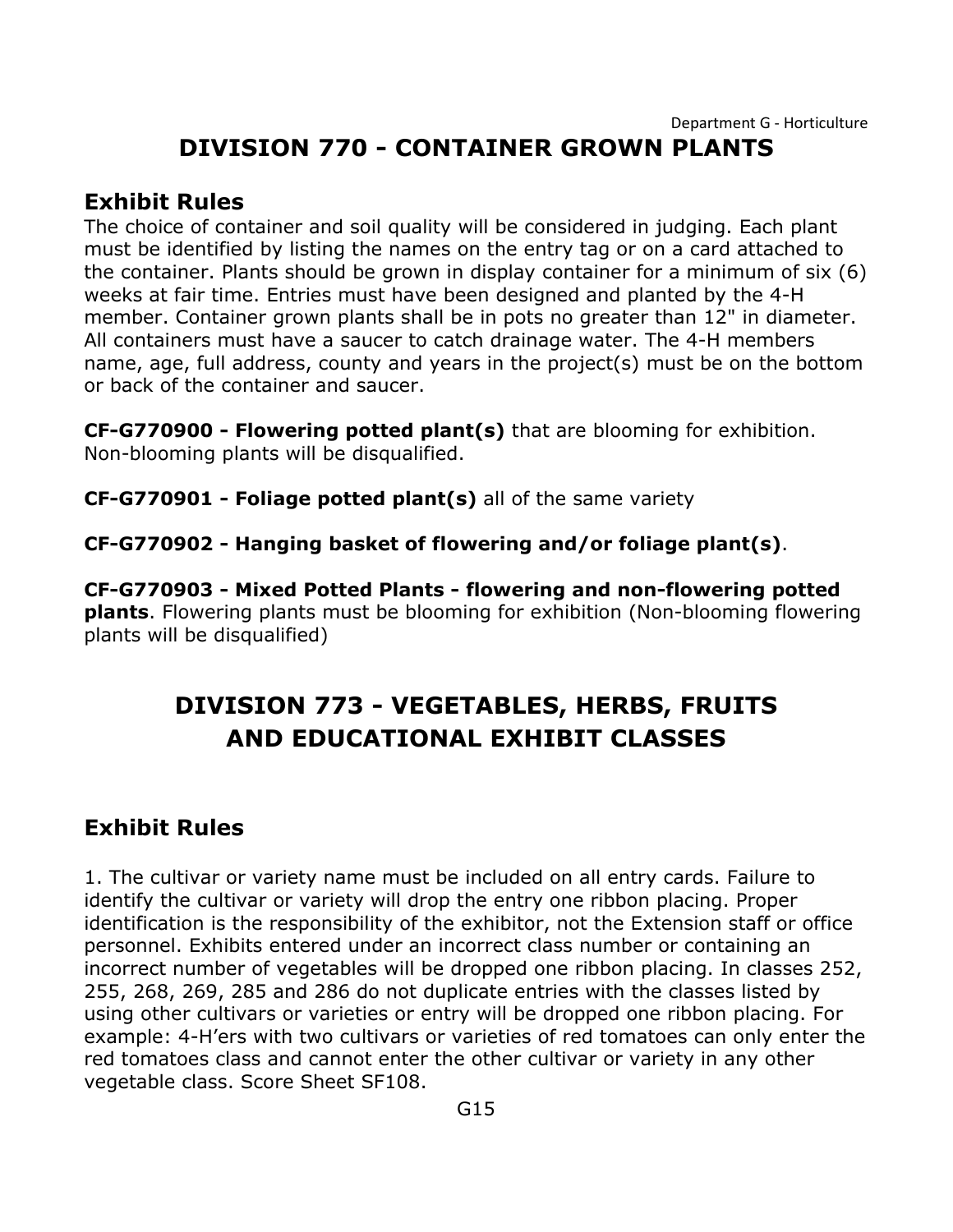2. Follow the guidelines in Selecting and Preparing Vegetables, Herbs and Fruits for Exhibit 4H226 (revised June 2013) when preparing entries for the fair. At State Fair, plates will be provided for the exhibitor.

3. Vegetables (Classes 1-56) Class, Vegetable, Number's to Exhibit

4. Herbs (Classes 60-69) Herbs will be judged using the same general criteria used for vegetables. Those grown mainly for their seed, such as dill and caraway, should be exhibited on a plate. Those grown for their leaves such as basil, parsley, etc. should be exhibited in a glass container of water. Containers will not be returned at State Fair. Potted herb plants will be disqualified and will not be judged. Score Sheet SF108.

5. Fruits (Classes 80-86) Fruits will be judged using the same general criteria used for vegetables. Fruit will be judged for the stage of maturity normal for that season and growing location. Emphasis will be placed on how well fruit approaches market quality. Score Sheet SF108.

#### **DIVISION 773 - VEGETABLE CLASSES**

<span id="page-16-0"></span>**Classes 1-56 – (SF108)**

**SF-G773201 - Lima Beans - 12 SF-G773202 - Snap Beans -12 SF-G773203 - Wax Beans - 12 SF-G773204 - Beets - 5 SF-G773205 - Broccoli - 2 SF-G773206 - Brussel Sprouts - 12 SF-G773207 - Green Cabbage - 2 SF-G773208 - Red Cabbage - 2 SF-G773209 - Carrots - 5 SF-G773210 - Cauliflower - 2 SF-G773211 - Slicing Cucumbers - 2 SF-G773212 - Pickling Cucumbers - 5 SF-G773213 - Eggplant - 2 SF-G773214 - Kohlrabi - 5 SF-G773215 - Muskmelon/Cantaloupe - 2 SF-G773216 - Okra - 5 SF-G773217 - Yellow Onions – 5 SF-G773218 - Red Onions - 5 SF-G773219 - White Onions – 5**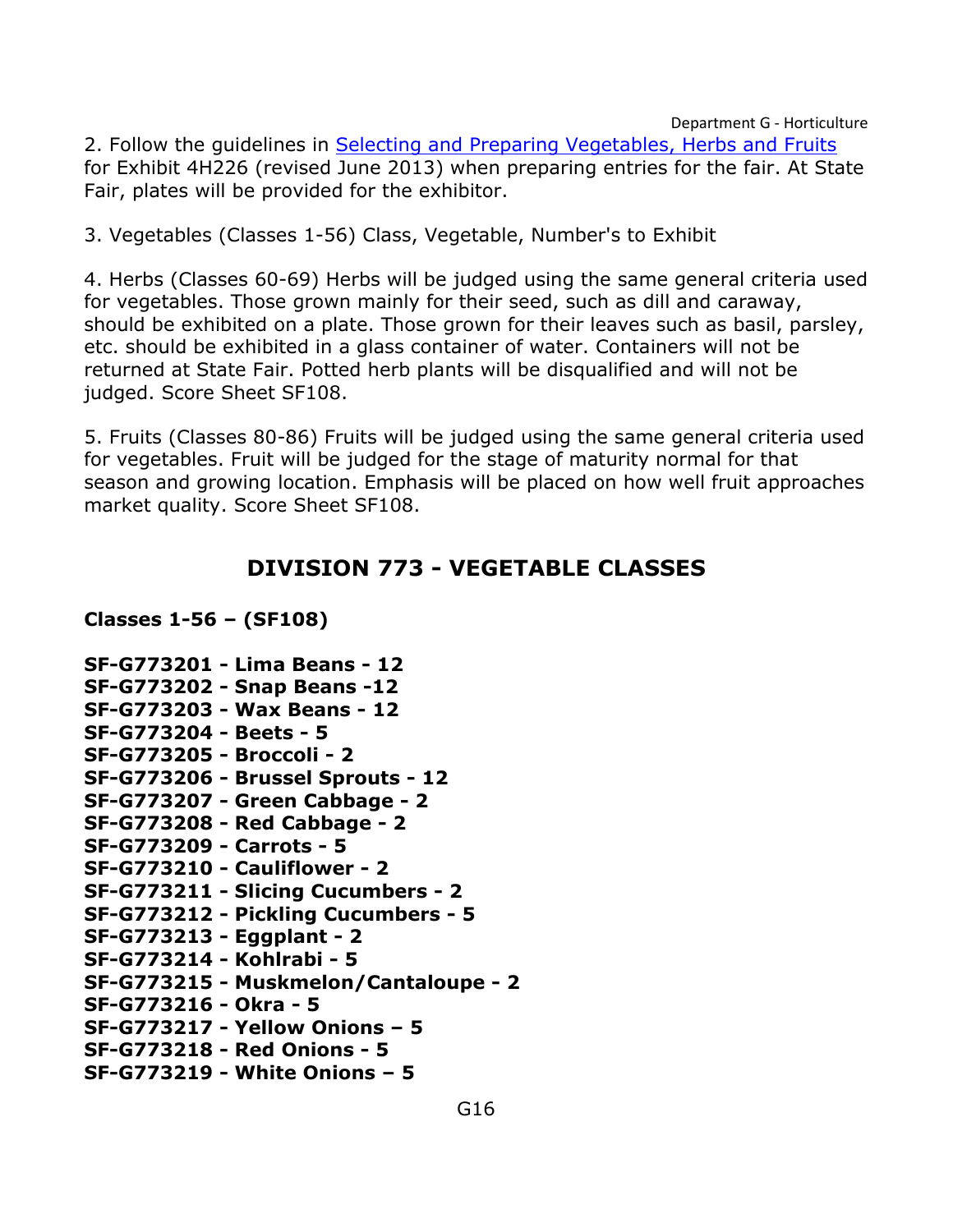**SF-G773220 - Parsnips - 5 SF-G773221 - Bell Peppers - 5 SF-G773222 - Sweet (Non-Bell) Peppers - 5 SF-G773223 - Jalapeño Peppers - 5 SF-G773224 - Hot (Non-Jalapeño) Peppers - 5 SF-G773225 - White Potatoes - 5 SF-G773226 - Red Potatoes - 5 SF-G773227 - Russet Potatoes - 5 SF-G773228 - Other Potatoes – 5 SF-G773229 - Pumpkin – 2 SF-G773230 - Miniature Pumpkin (Jack Be Little type) - 5 SF-G773231 - Radish - 5 SF-G773232 - Rhubarb - 5 SF-G773233 - Rutabaga - 2 SF-G773234 - Green Summer Squash - 2 SF-G773235 - Yellow Summer Squash - 2 SF-G773236 - White Summer Squash - 2 SF-G773237 - Acorn Squash - 2 SF-G773238 - Butternut Squash - 2 SF-G773239 - Buttercup Squash - 2 SF-G773240 - Other Winter Squash - 2 SF-G773241 - Sweet Corn (in husks) - 5 SF-G773242 - Swiss Chard - 5 SF-G773243 - Red Tomatoes (2" or more in diameter) - 5 SF-G773244 - Roma or Sauce type Tomatoes - 5 SF-G773245 - Salad Tomatoes - (under 2" diameter) - 12 SF-G773246 - Yellow Tomatoes (2"or more in diameter) - 5 SF-G773247 - Turnips - 5 SF-G773248 - Watermelon - 2 SF-G773249 - Dry Edible Beans - 1 Pint SF-G773250 - Gourds, Mixed Type - 5 SF-G773251 - Gourds, Single Variety - 5 SF-G773252 - Any Other Vegetable - 2, 5 or 12** - (Do Not Duplicate Entries In

Classes 201-251) that doesn't fit in any other class.

**SF-G773255 - 4-H Vegetable Garden Collection** of five kinds of vegetables. Display Garden Collection in a box not more than 24" in any dimension. Boxes will not be returned at State Fair. Showmanship will be considered in judging, but plastic grass, cotton, figurines, etc. should not be used in exhibit boxes. Each vegetable in the collection should be exhibited with the number specified for individual class (201-252). Do not duplicate entries in classes 201-252 with any in the group collection.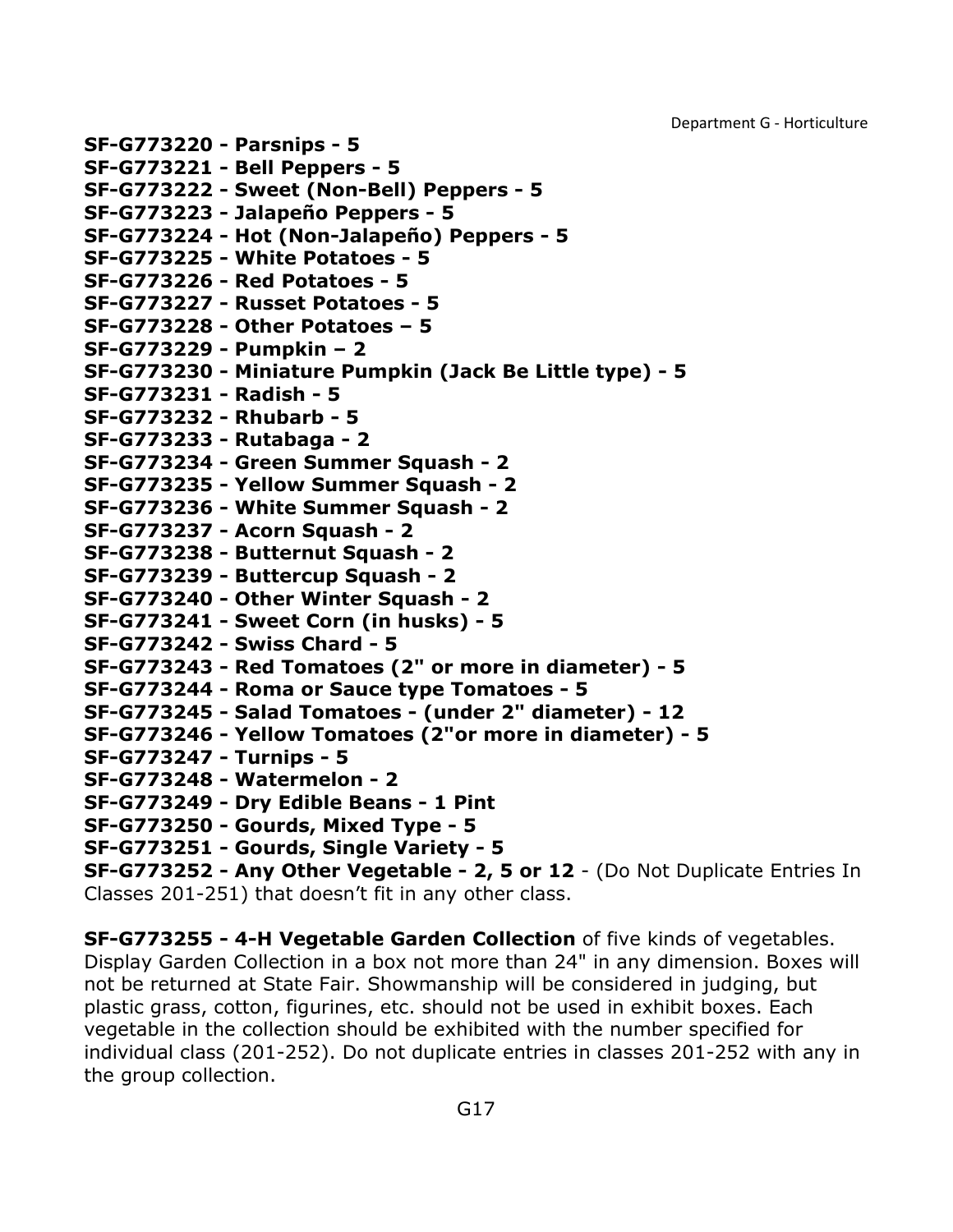**SF-G773256 - 4-H Cultivar Vegetable Collection** - Vegetables entered in the collection are 5 cultivars from a single exhibit: for example, 5 cultivars of all types of peppers or squash or onions or tomatoes, etc. Display in a box not more than 24" in any dimension. Boxes will not be returned at State Fair. Showmanship will be considered in judging; but plastic grass, cotton, figurines, etc. should not be used in exhibit boxes. Each vegetable in the collection should be exhibited with the number specified for individual classes (201- 252).

<span id="page-18-0"></span>**CF-G773900 - Potted Patio Garden Plant(s)** - Any vegetable or fruit grown in a pot.

### **DIVISION 773 - HERB CLASSES**

**Classes 60-69 - (SF108)**

**SF-G773260 - Basil - 5 SF-G773261 - Dill (dry) - 5 SF-G773262 - Garlic (bulbs) - 5 SF-G773263 - Mint - 5 SF-G773264 - Oregano - 5 SF-G773265 - Parsley - 5 SF-G773266 - Sage - 5 SF-G773267 - Thyme - 5**

**SF-G773268 - Any Other Herb** - **5** (do not duplicate entries in classes 260-267).

**SF-G773269 - 4-H Herb Garden Collection** - Display of 5 different herbs. Displayed in a box or other holder not more than 18" in any dimension. Boxes will not be returned at State Fair. Each herb in the collection should be exhibited with the number specified for classes 260-268. Do not duplicate entries in classes 260- 268 with any in the group collection.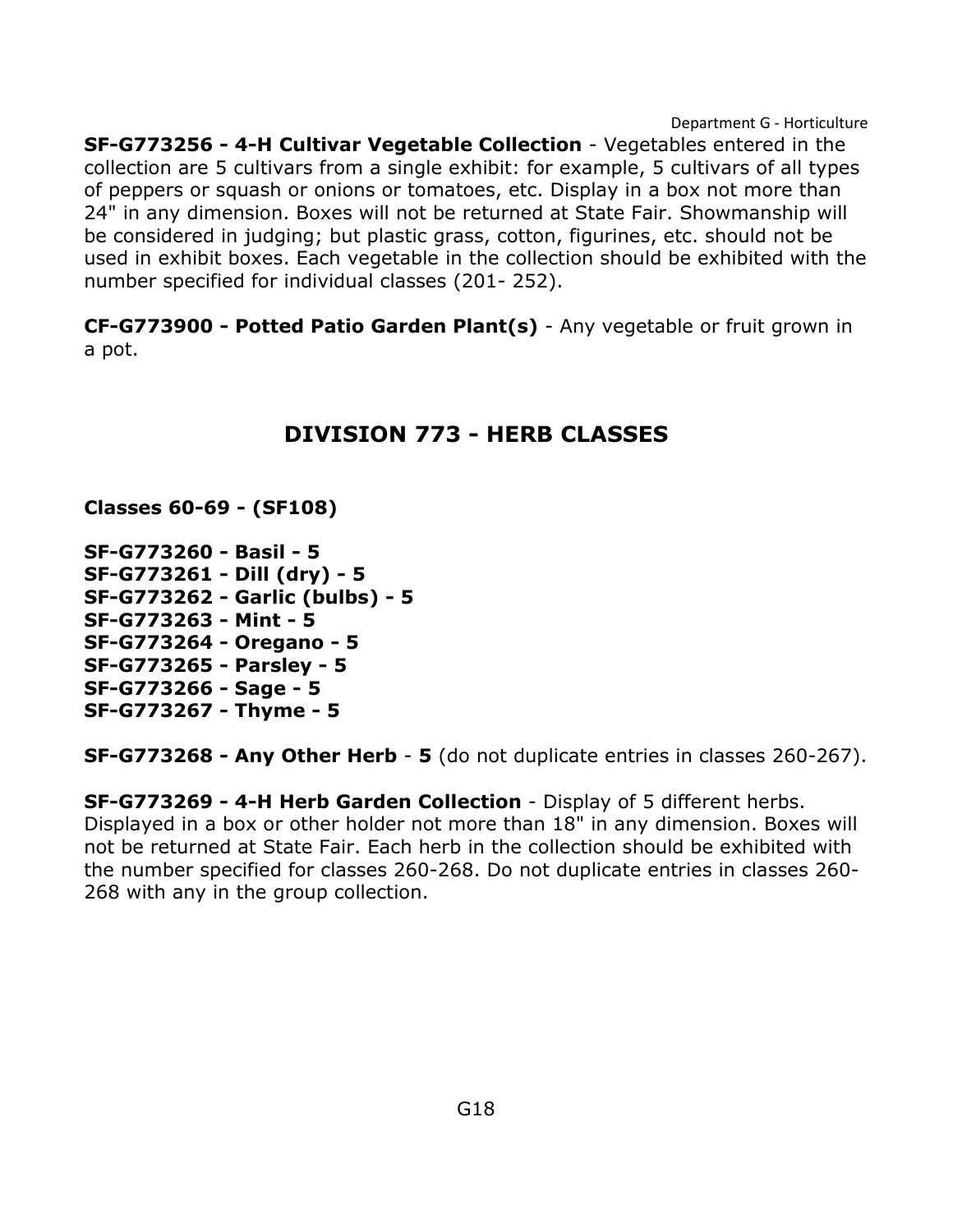#### **DIVISION 773 - FRUIT CLASSES**

<span id="page-19-0"></span>Classes 80-86 - (SF108)

**SF-G773280 - Strawberries (everbearers) - 1 Pint SF-G773281 - Grapes - 2 Bunches SF-G772282 - Apples - 5 SF-G773283 - Pears - 5 SF-G773284 - Wild Plums - 1 Pint SF-G773285 - Other Small Fruit or Berries - 1 Pint** (do not duplicate entries in classes 280-284) **SF-G773286 - Other Fruits OR Nuts - 5** (do not duplicate entries in classes 280-284)

### **DIVISION 773 - EDUCATIONAL EXHIBITS**

<span id="page-19-1"></span>**SF-G773290 - Garden Promotion Poster** – (SF103) - Individual poster promoting vegetables or herb gardening, size 14" x 22", either vertical or horizontal arrangement. Poster may be in any medium so long as they are not 3 dimensional. Posters using copyrighted material WILL NOT BE ACCEPTED. Entry card must be stapled to the upper right hand corner. The 4-H member's name, age, full address, county, and years in the project(s) must be on the back of the poster.

**SF-G773291 - Educational Vegetable or Herb Garden Poster** – (SF104) - Prepare a poster  $14" \times 22" \times 2"$  (3-dimensional if needed) either vertical or horizontal arrangement illustrating a skill or project the 4-H'er has done or learned about in a 4-H vegetable gardening project. One might show a special technique used or equipment incorporated in the garden (e.g. drip irrigation system, composting, or special techniques learned). Refer to 4-H horticulture project

manuals but use your own creativity. Entry card must be stapled to the upper right hand corner. The 4-H member's name, age, full address, county, and years in the project(s) must be on the back of the poster.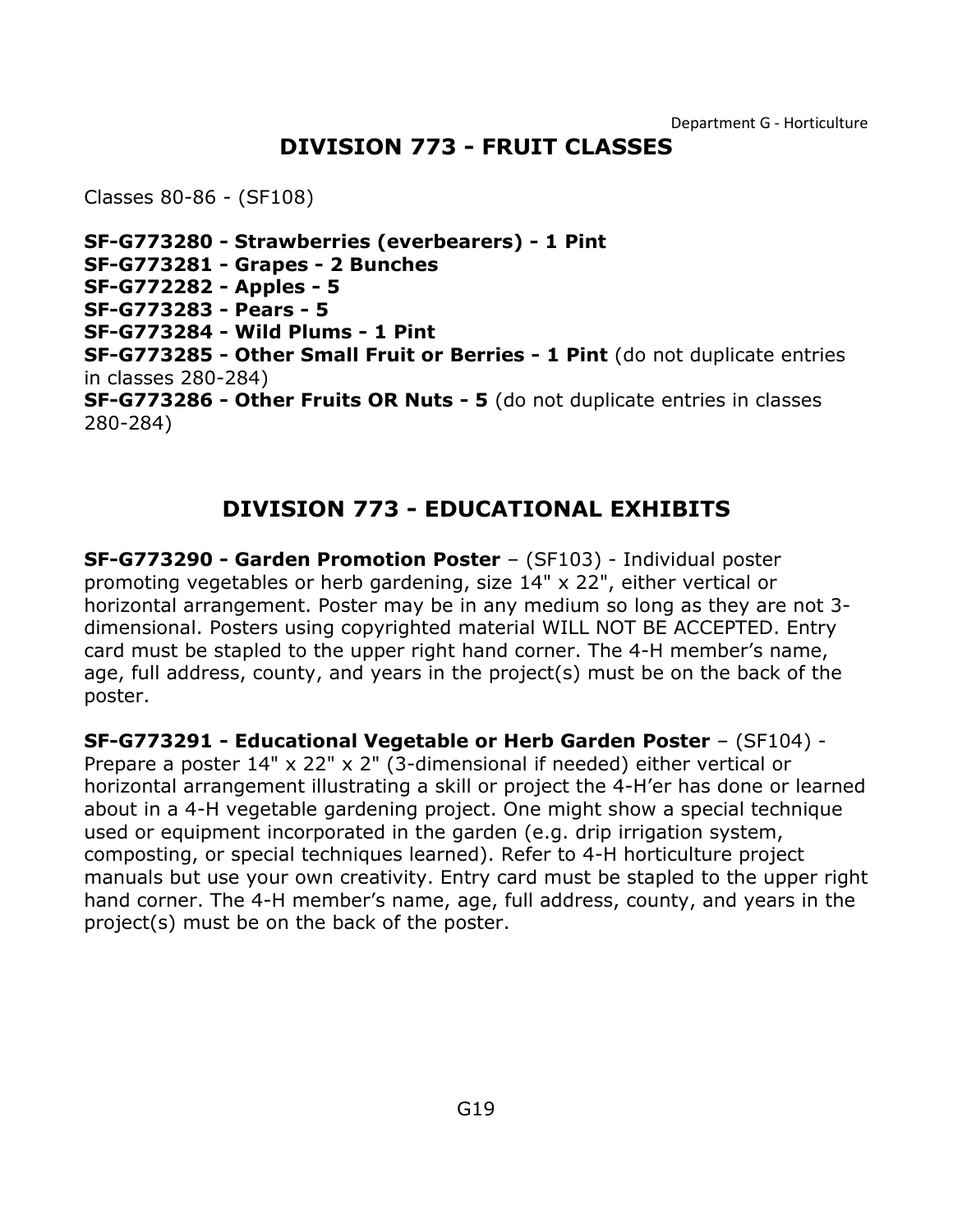**SF-G773292 - Vegetable and/or Herb Gardening History Interview** – (SF105) - Neatly handwritten or typed account of a gardening history interview of someone whose vegetable or herb garden has inspired you. Maximum of four pages of text and 2 pages of pictures (include 1 picture of the person you interviewed) of their garden if the individual is still gardening. Protect with a clear report cover. The 4-H member's full name, age, full address, county, and years in the project(s) must be on the back of the report cover.

**SF-G773293 - Vegetable Seed Display** – (SF101) - Each display must include seeds representing the following families: Cucurbit, Brassica (cabbage), Solanaceous (nightshade), and Legume (pea) families plus representatives from 5 other families. Group the seeds by family and type. Glue seeds or otherwise fasten clean containers of seeds to a board or poster mat board no larger than 22" x 24". Label each group and each individual vegetable type with the common and scientific names. Use only one variety or cultivar of each vegetable, except for beans where several examples of beans may be shown. Attach a card to the back of the display explaining why and how it is important to know which vegetables are related and cite references on where the scientific name information was found. The 4-H member's name, age, full address, county, and years in the project(s) must be on the back of the display. Information on vegetable family members can be obtained from your extension office.

**SF-G773294 - World of Vegetables Notebook** – (SF102) - Choose a favorite foreign cuisine and learn what vegetables and/or herbs are common to it (e.g. Mexican, African, Chinese, Italian, etc.). Include a report telling about a minimum of 5 vegetables and/or herbs from each country chosen. Include the scientific and common names; pictures of the plants from your garden or seed catalogs; tell how they are grown; and how the foods are used. Also list a source for buying the seed or plants. Favorite recipes using some or all of the vegetables described may be included. Protect in a clear report cover or small 3-ring notebook. Give proper credit by listing the source of pictures and information used. The 4-H member's name, age, full address, county, and years in the gardening project(s) must be on the back of the report cover or notebook.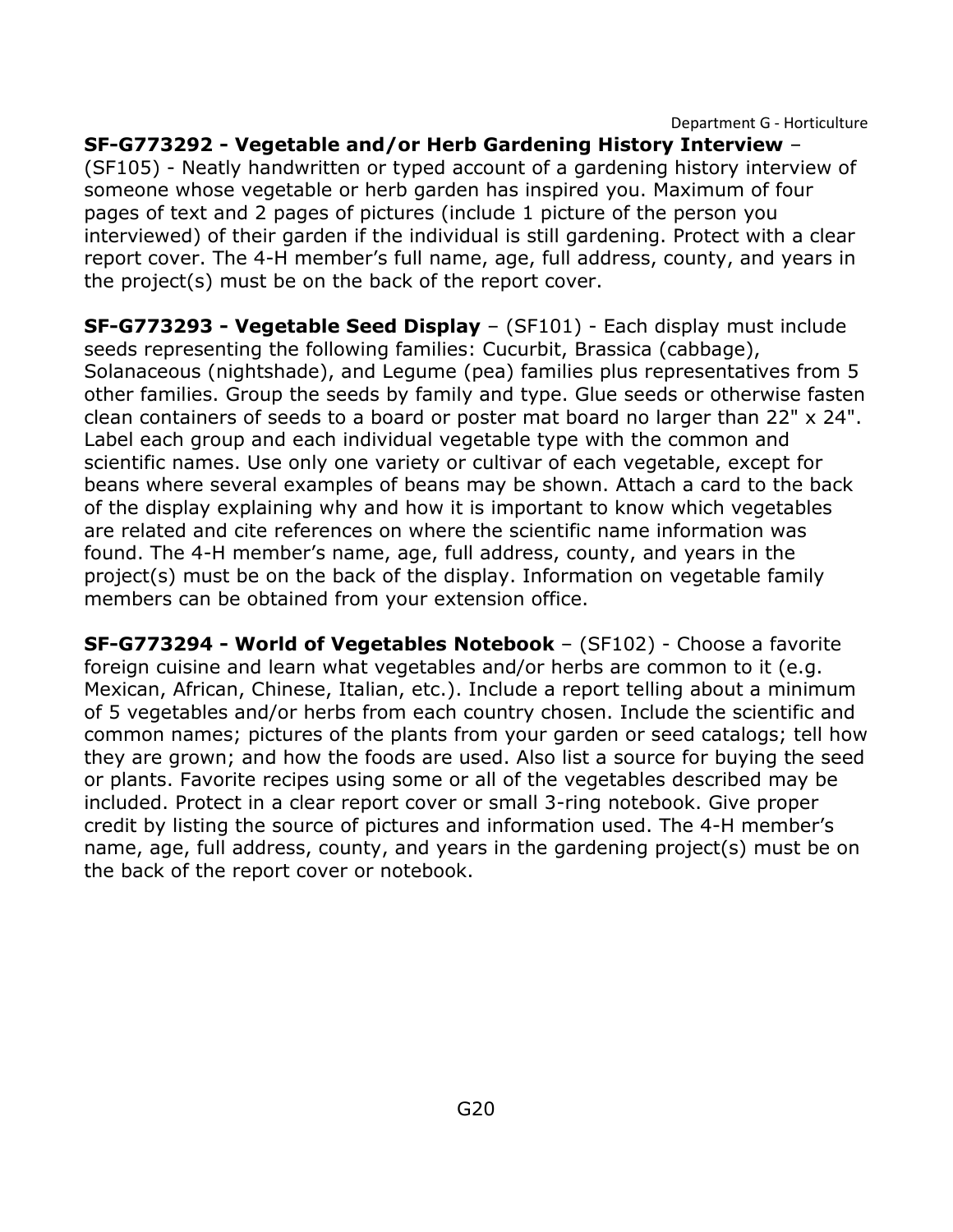<span id="page-21-0"></span>Youth must be enrolled in the Special Garden Project to exhibit. Exhibits must be from **only** the special seeds/plants given out by the Extension Office for this project. The seeds/plants for this project will change in variety and type from year to year.

**SF-G775001 - Special Garden Project** – (SF109) - Educational exhibit based on what was learned from the project. Present information on a poster 14" X 22" either vertical or horizontal arrangement or in a clear plastic report cover. The 4-H member's name, age, full address, and county must be on the back of the poster or report cover. Scoresheet SF109.

**SF-G775002 - Special Garden Project Fresh Cut Flowers or Harvested Vegetables – (SF109) -** The current years' Special Garden Project fresh cut flowers or harvested vegetables should be entered in this class. Refer to classes 001-044 for quantity to exhibit if special garden project is a fresh cut flower. Score Sheet SF106. Refer to classes 201-252 for quantity to exhibit if special garden project is a vegetable.

**CF-G775900 - Special Garden Project - 'Classic Magic Bachelor Buttons'** – Potted Plant.

**CF-G775901 – Special Garden Project – 'Classic Magic Bachelor Buttons'** – 3 stems

**CF-G775902 - Special Garden Project - 'Classic Magic Bachelor Buttons' –** Arrangement. Create a floral arrangement that highlights the versatility of the special garden project for example in a center piece or corsage.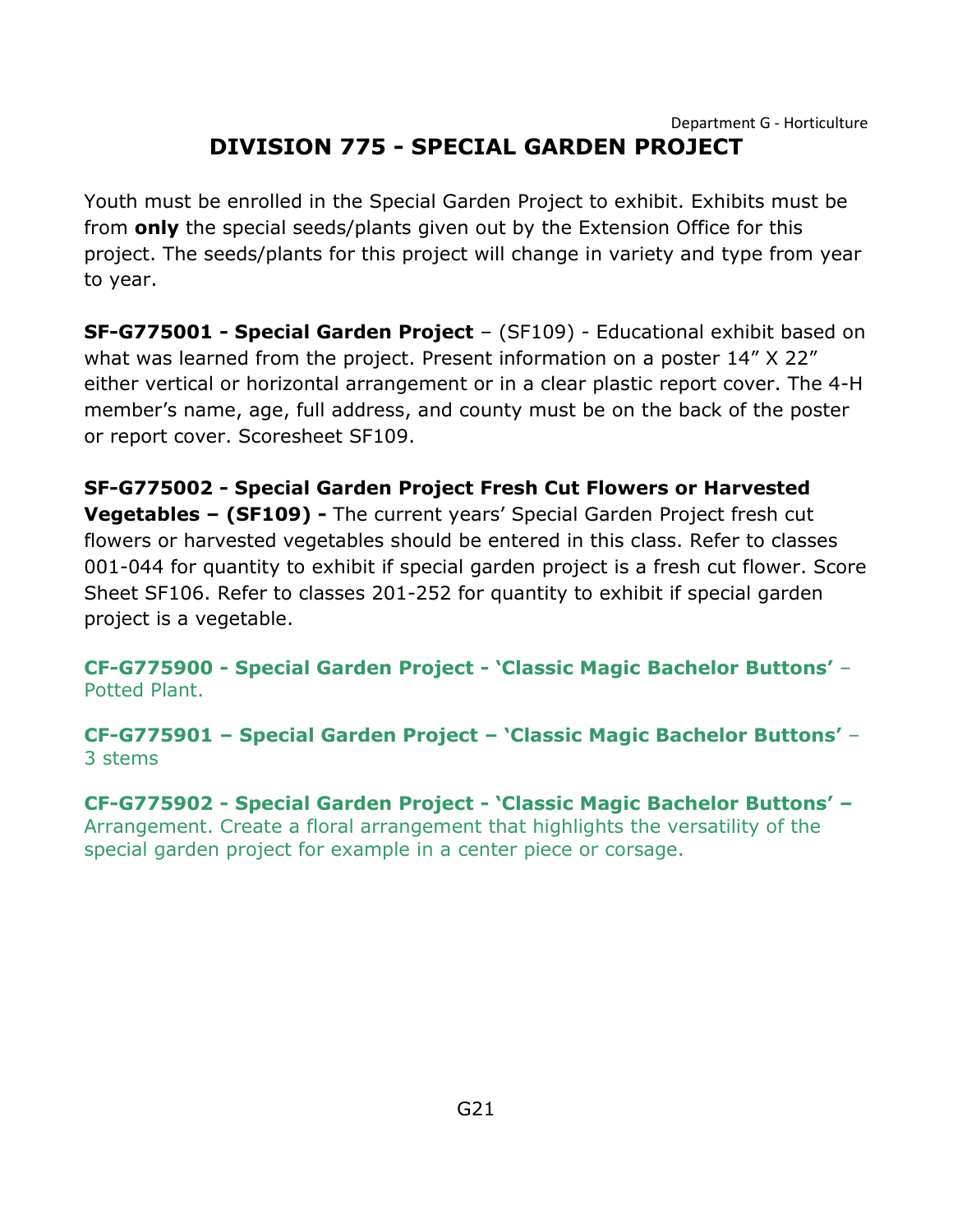# **DIVISION 777 - LANDSCAPE**

<span id="page-22-0"></span>The 4-H member's name, age, full address, county, and years in the project(s) must be on the back of the notebook, poster or portfolio. All poster projects are to be displayed on a poster mat board no larger than 22" x 28". Entry card must be stapled to the upper right hand corner of posters.

**CF-G777900 - Grow a Beautiful Space Unit 1 Portfolio Notebook** – (SF110) - Individual Create and complete 'Landscape Professionals & Design Principles' Unit 1 Portfolio, 4H6110P. Present portfolio information in a three ring binder. Give proper credit by listing the sources of photographs/images and information used.

**CF-G777901 - Establish Landscape Analysis Poster** –(SF110) - Take multiple photographs of a landscape that has been established for 10 or more years. Critique the landscape based on each of the design principles (order, unity, rhythm, balance, scale or proportion, and emphasis). Describe the spatial definition of the landscape and what different areas of the landscape "feel like". Include photos taken to support your critique. Describe what changes need to be made in the landscape to improve its characteristics and sense of space.

**CF-G777902 - Grow a Beautiful Space Unit 2 Portfolio Notebook** – (SF111) - Create and complete 'Landscape Plants & Materials' Unit 2 Portfolio, 4H6120P. Present portfolio information in a three ring binder. Give proper credit by listing the sources of photographs/images and information used.

**CF-G777903 - Landscape Renovation Poster** – (SF111) - Take multiple photographs of a landscape that doesn't quite look right because it doesn't reflect sound design principles. Select a landscape in which you can make at least three design recommendations. Identify how the design principles (order, unity, rhythm, balance, scale or proportion, and emphasis) could be better integrated into the landscape, and how plants or materials with specific features (size, form, color, or texture) could improve the space. Reduce the opaqueness of the images to 50-60 percent and sketch plants, structures, materials, and/or amenities that could improve the overall design over the original images. The poster should include the original image(s) and improved image(s) and include a short explanation of how the landscape design was improved.

**CF-G777904 - Estimating Dreams Poster** – (SF111) - Select a dream landscape as if money is not a consideration. Develop a plan drawing of the landscape. Draw landscape to scale. Identify the types of plants, structures, and amenities used in the landscape. Research the cost of the plants and amenities and the installation. Include the general cost of grading (if needed) and labor that